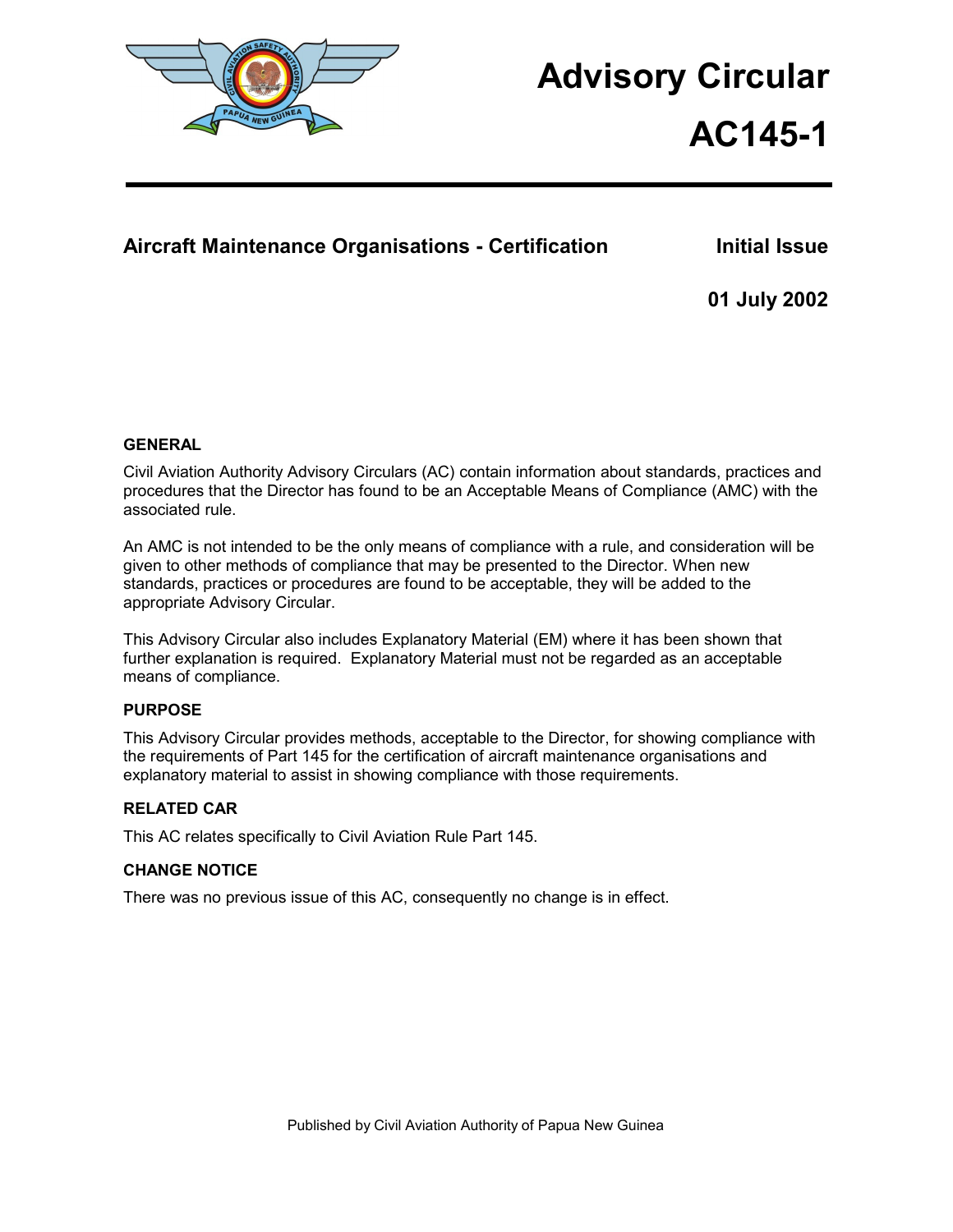# **Table of Contents**

| <b>Subpart A - General</b><br>2                                   |                                               |    |
|-------------------------------------------------------------------|-----------------------------------------------|----|
| EM 145.1                                                          |                                               |    |
| EM 145.3                                                          |                                               |    |
| EM 145.5                                                          |                                               |    |
| EM 145.7                                                          |                                               |    |
| EM 145.9                                                          |                                               |    |
| EM 145.11                                                         |                                               |    |
| EM 145.13                                                         |                                               |    |
| EM 145.15                                                         |                                               |    |
| EM 145.17                                                         |                                               |    |
|                                                                   | <b>Subpart B - Certification Requirements</b> | 4  |
| EM 145.51                                                         |                                               |    |
| EM 145.53                                                         |                                               |    |
| EM 145.55                                                         |                                               |    |
| EM 145.57                                                         |                                               |    |
| EM 145.59                                                         |                                               |    |
| EM 145.61                                                         |                                               |    |
| EM 145.63                                                         |                                               |    |
| EM 145.65                                                         |                                               |    |
| EM 145.67                                                         |                                               |    |
| EM 145.69                                                         |                                               |    |
| <b>Subpart C - Operating Requirements</b>                         |                                               | 17 |
|                                                                   |                                               |    |
|                                                                   |                                               |    |
| <b>Appendix A - Computerised Maintenance Records</b><br>19        |                                               |    |
| <b>Appendix B - Contracts With Air Operators</b>                  |                                               |    |
| <b>Appendix C - Maintenance Organisation Subcontracting</b><br>24 |                                               |    |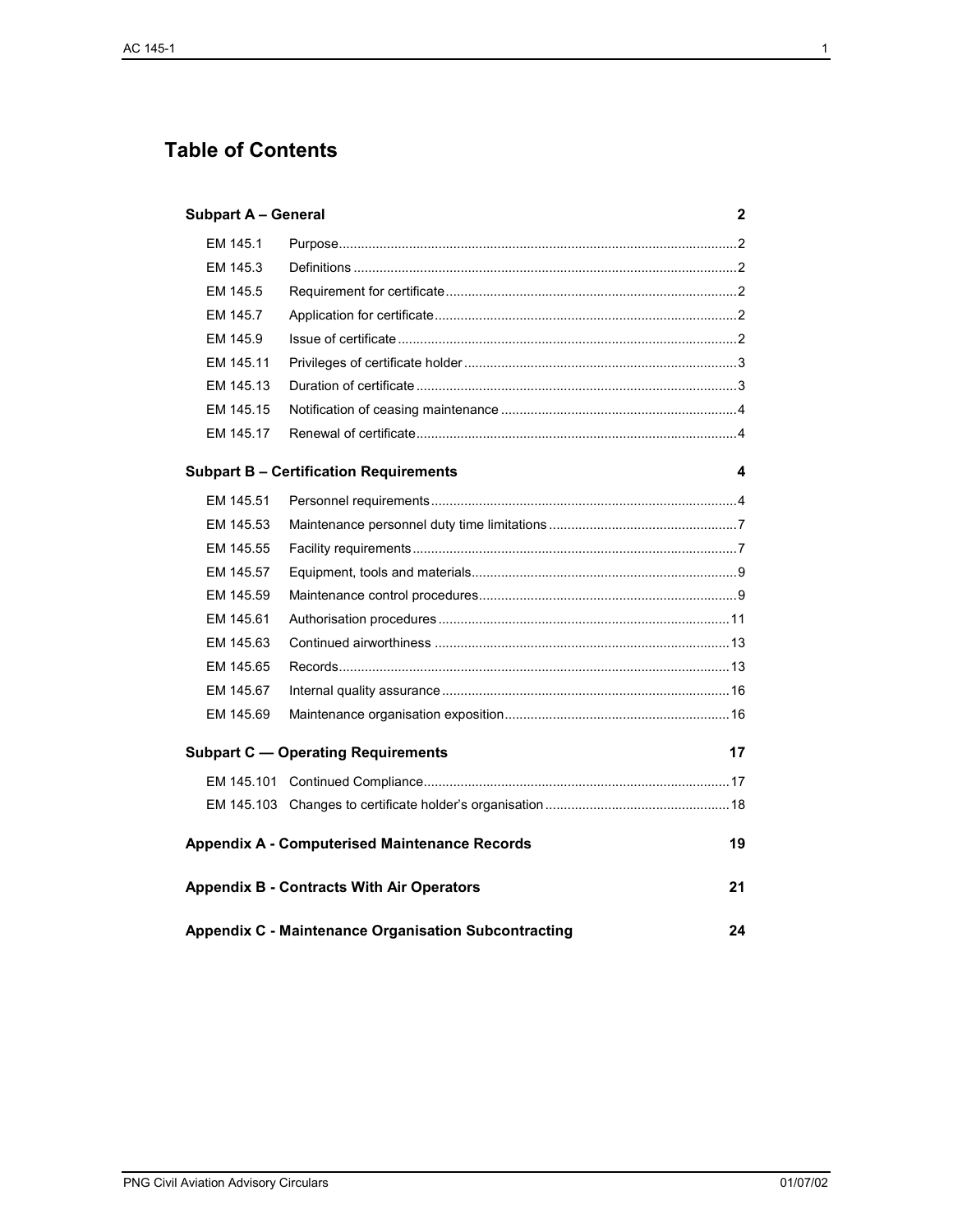# **Subpart A – General**

## **EM 145.1 Purpose**

Part 145 applies to organisations seeking certification as aircraft maintenance organisations. Organisations located outside Papua New Guinea will only be certificated if the service they provide requires them to be certificated. This could occur if they provide maintenance services to a Papua New Guinea operator or organisation. Appendix B addresses the issues of sub-contracting.

## **EM 145.3 Definitions**

The defintions shown in this rule are specific to Part 145. Definitions associated with more than one Part are contained in Part 1.

## **EM 145.5 Requirement for certificate**

This rule prohibits any maintenance activity encompassed by the ratings detailed in 145.11 from being carried out unless that activity is conducted by an organisation certificated under Part 145.

The effect of this rule is to make the provision of all maintenance subject to Part 145.

## **EM 145.7 Application for certificate**

The application form CAA 145/01 must be completed in full and must identify the full extent of the intended operation. This information will be used in determining the ratings to be issued under 145.11 and the assessment and preparation of any limitations associated with the certificate.

Form CAA 145/01 can be obtained from the CAA Airworthiness Authority.

The applicant should submit the application not less than 90 days before the date of the intended operation. For applicants that apply without giving 90 days notice the CAA may not be able to offer any confirmation that the operation will be certificated in time to meet the applicant's deadline.

Applicant's should plan their certification programme in advance and early consultation with the CAA will ensure all issues are dealt with well before the planned start-up date. Having said this, the time involved for certification is dependent on the quality and completeness of the application and exposition.

## **EM 145.9 Issue of certificate**

There are several requirements to be met for the issue of the certificate. Primarily, the applicant must meet the requirements of Subpart B of Part 145 to be issued a certificate.

To be assessed as meeting the requirements of Subpart B the applicant's documentation will be checked for compliance with the rules and suitability for the type of maintenance tasks the applicant is proposing to carry out.

After the documentation is accepted as satisfactory, an entry inspection of the applicant's facilities and resources will be made and will normally include interviews with key staff members.

Once the CAA is satisfied with the organisation and the applicant's nominated senior persons have been assessed as fit and proper as required by the Act, the certificate is issued. A certificate will normally be issued for a limited period on completion of which, a full compliance audit will be conducted before full certification is given. The length of the initial induction period will depend on the type of maintenance work proposed, the adequacy of resources, and the experience of the applicant and their staff.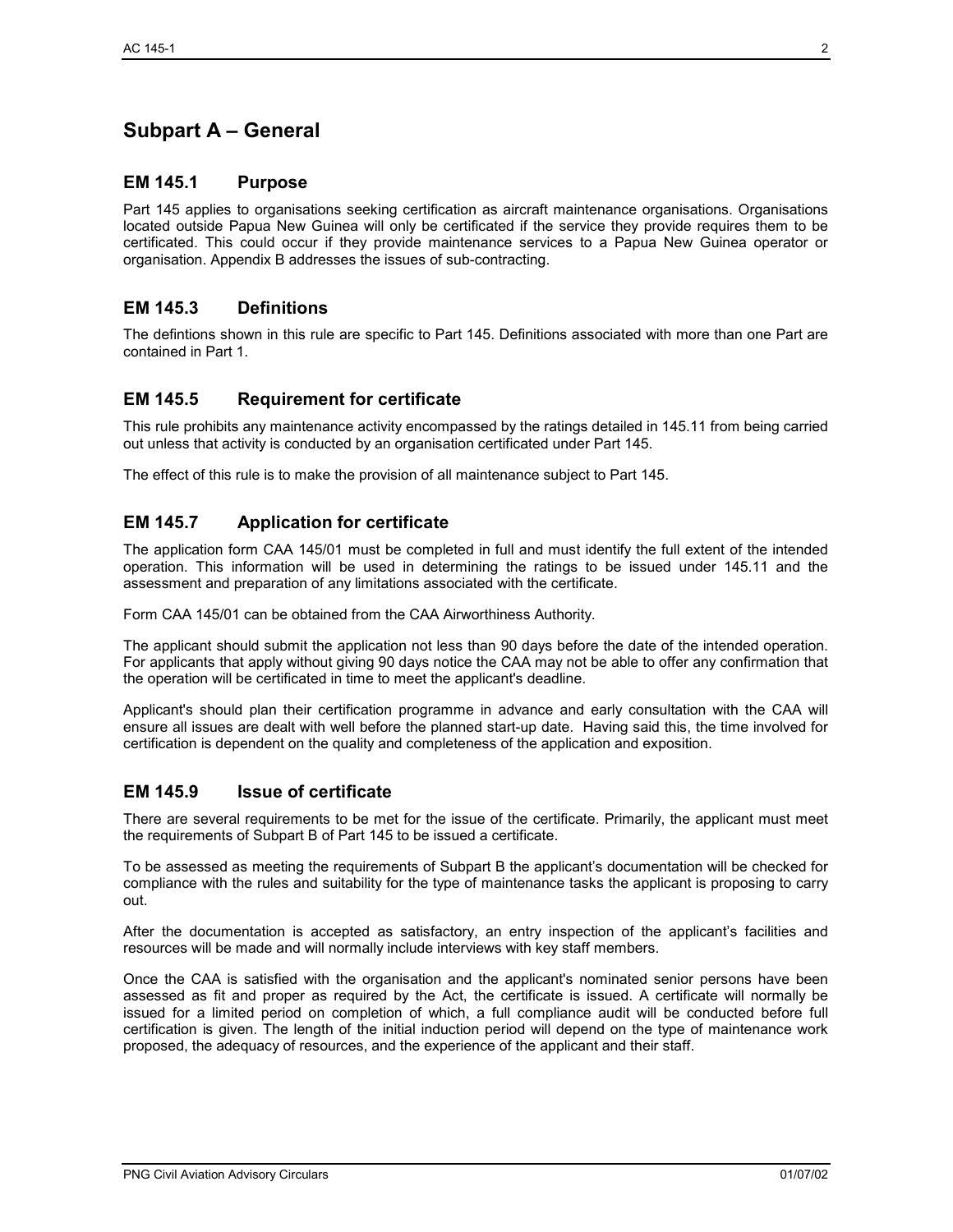## **EM 145.11 Privileges of certificate holder**

The certificate is issued with ratings reflecting the level of maintenance the organisation will be considered competent to perform.

Ratings available for maintenance organisations are—

- A1 for the maintenance of aircraft with a MCTOW of more than 13 610 kg as defined in the organisation's exposition
- A2 for the maintenance of aircraft with a MCTOW of more than 5 700 kg but less than 13 610 kg as defined in the organisation's exposition
- A3 for the maintenance of aircraft not included in A1 or A2 but with a certificated seating configuration of 10 seats or more, as defined in the organisation's exposition
- A4 for the maintenance of aircraft with a MCTOW of 5 700 kg or less and 9 seats or less as defined in the organisation's exposition
- A5 for the maintenance of aircraft with a MCTOW of 5 700 kg or less which are type accepted in the restricted category and are not included in A3 or A4 ratings
- C1 for the maintenance of aircraft engines and propellers as defined in the organisation's exposition
- C2 for the maintenance of components as defined in the organisation's exposition
- C3 for the maintenance of aircraft electrical equipment as defined in the organisation's exposition
- C4 for the maintenance aircraft instrument equipment as defined in the organisation's exposition
- C5 for the maintenance aircraft radio equipment as defined in the organisation's exposition
- E1 for the conduct of aircraft maintenance engineer licence rating training
- P1 for the maintenance of aircraft and components involving processing not otherwise included in any of the above ratings and as defined in the organisation's exposition.

Whilst the ratings are general abilities, the detailed capability of an organisation should be stated in their exposition. This detailed capability will largely be dependent on the facilities the organisation has access to and the experience of the personnel the organisation employs. An applicant should not detail activities the organisation will not be able to provide when issued with a certificate. Future intentions should not be included in the application.

The Director may prescribe limitations and conditions on a maintenance organisation certificate. These limitations placed upon the certificate may include models from a type certificate, limitations based on the applicable requirements of Part 43, Part 66, or general qualifications on the maintenance activities considered appropriate.

## **EM 145.13 Duration of certificate**

The initial issue of a certificate will normally be for a period of six months to enable the organisation to demonstrate compliance with their exposition and Part 145. Prior to the expiry of the initial certificate the CAA will conduct a full compliance inspection of the organisation and, if satisfactory, a longer duration certificate, usually two years, will be issued.

The initial compliance audit should ensure that the organisation is complying with their exposition and that the exposition accurately reflects the organisation's activities. Future audits will examine similar compliance requirements and any other relevant matters.

Certificates which expire, or are revoked, must be returned immediately to the CAA Airworthiness Authority.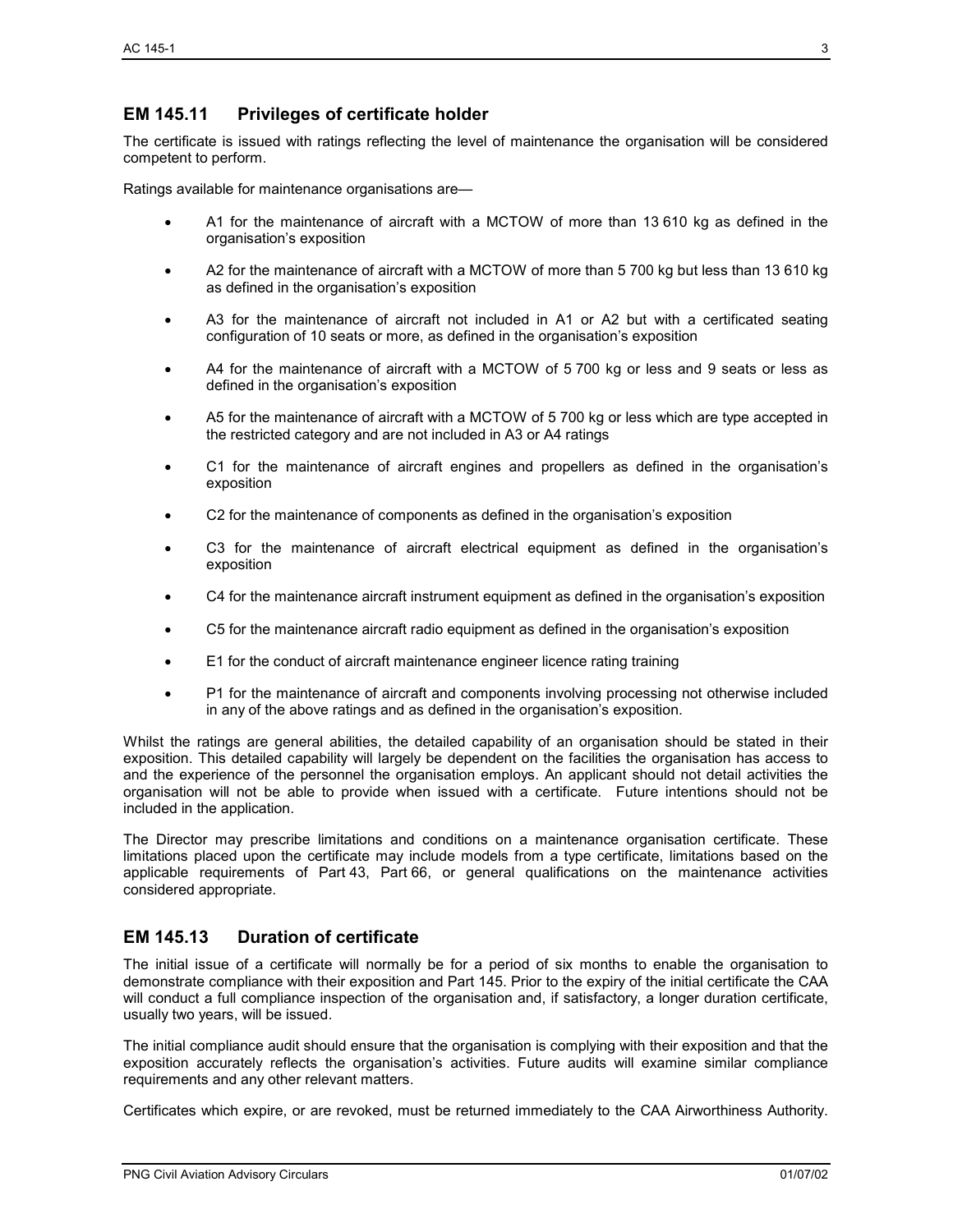## **EM 145.15 Notification of ceasing maintenance**

If an organisation decides to cease maintenance activity, this rule requires the certificate holder to notify the CAA. A letter should be sent to the CAA Airworthiness Authority, together with the certificate, within 30 days of ceasing activity.

As well as ensuring the CAA has an accurate picture of the aircraft maintenance organisations in operation in Papua New Guinea, this rule ensures continuing airworthiness responsibilities are addressed when a maintenance organisation ceases to operate.

## **EM 145.17 Renewal of certificate**

The rule specifies a period of 30 days before the certificate expires for application for renewal. The certificate holder should make provision for this in the exposition. The renewal of a maintenance organisation certificate may be delayed if the organisation's application is not forwarded with the required lead-time.

An organisation should allow sufficient time for the renewal process to be planned and carried out. The time involved will vary according to the type of maintenance activity the organisation is certificated for and carrying out, as well as the period the certification has been in force.

Where a certificate has been in force for the full two years, a re-entry application and audit process will be required to be followed. This process will ensure that all facets of the organisation comply with Part 145 and the latest revision of its exposition. The extent of this re-entry process will depend on the organisation's conduct to date, any changed circumstances, and results of safety audit findings over the period of validity.

# **Subpart B – Certification Requirements**

## **EM 145.51 Personnel requirements**

#### *145.51(a)(1)*

The intent of the rule regarding the responsibility and authority of the Chief Executive is to ensure that:-

- the maintenance activities carried out by the organisation can be financed
- those activities are carried out in accordance with Part 145
- the organisation complies with the requirements of Part 145.

It is clear that this person needs to have the authority to ensure the activities of the operation can be financed. A suggested method of demonstrating this could be by presenting an annual business forecast, or have as a part of compliance with rule 145.69(a)(3), the authority to finance the operation clearly defined as part of the Chief Executive responsibilities.

The Chief Executive must assure that the exposition complies with the rules. The exposition amendment procedures should cover this.

The Chief Executive must also be assured that maintenance is conducted in compliance with the exposition. Ensuring compliance with the exposition is the responsibility of the senior persons under rule 145.51(a)(2) and the assurance that the Chief Executive requires could be shown through the medium of the internal audit reports or inspections.

This person will need to demonstrate during initial application and at any other time, that they have the knowledge to control the organisation.

If an organisation has several independent business units then it may be appropriate to apply for certification independently. If this is the case a Chief Executive will be required to be identified for the maintenance unit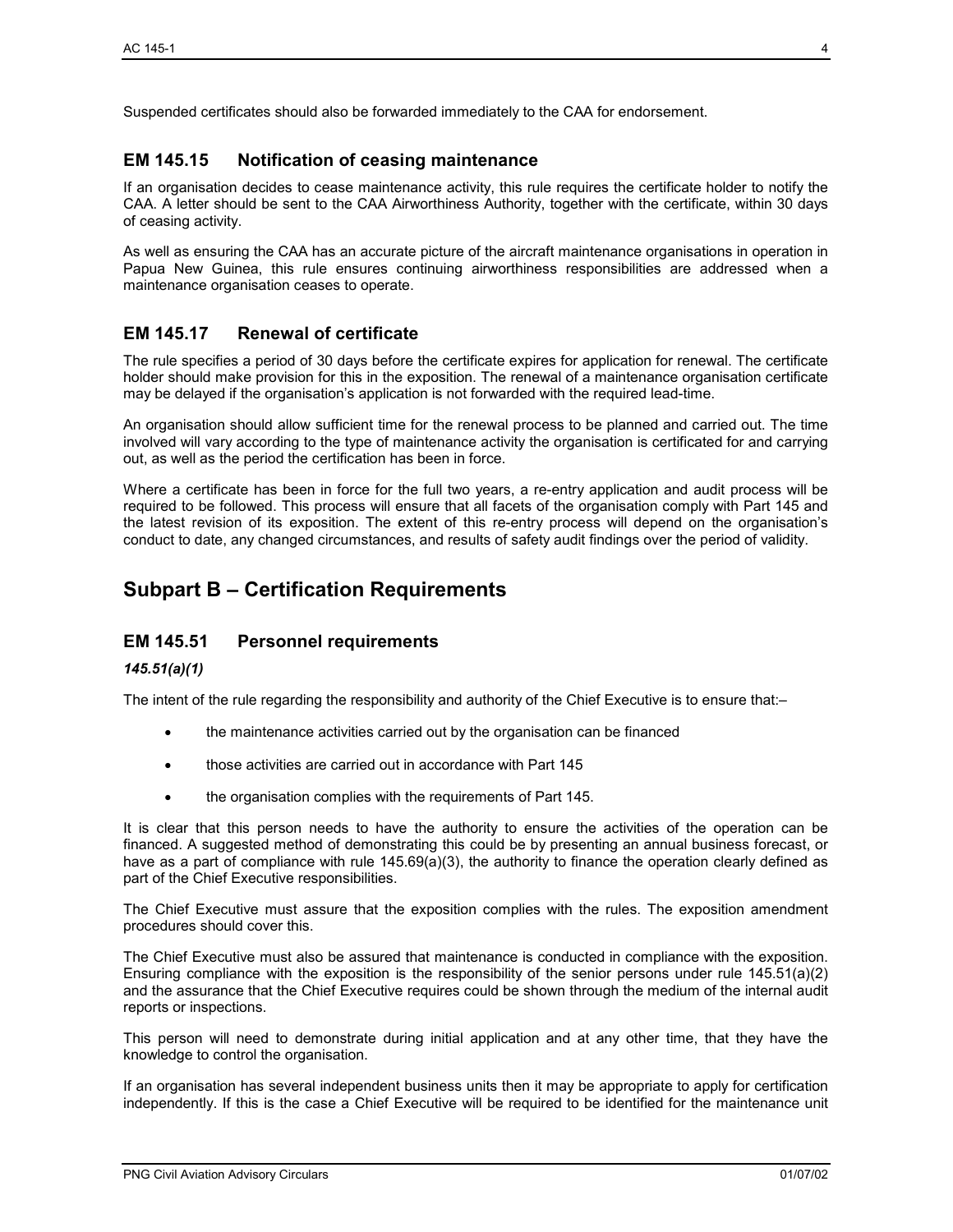#### specifically.

If, on the other hand, an organisation retains one identity the Chief Executive should be clearly shown to have an appropriate level of authority. This may occur where an organisation is certificated for other tasks such as manufacture or design and only one core exposition is used for all administrative functions.

#### *145.51(a)(2)*

The rule identifies what are considered the critical members of an organisation who will exercise an appropriate level of control, direction, and responsibility, to ensure the continued effectiveness of the operation. The applicant's nominated senior persons must be employed, contracted or otherwise engaged to work sufficient hours such that the individual can fulfil the management functions associated with the size and scope of the applicant's business.

The responsibilities of senior persons are as follows—

#### *Maintenance control*

Responsibility for ensuring that—

- all maintenance including any defect rectification carried out during base maintenance, on the line or at outstations is carried out according to the standards specified in the organisation's exposition
- all work on aircraft components is carried out to the standards specified in the organisation's exposition
- all the standards and procedures specified in the organisations exposition in relation to the organisation's component and materials stores are complied with
- all required data is available and accessible to all staff who require access to it, to carry out their tasks
- all data is at the latest revision status
- all required maintenance records are kept in a manner acceptable to the authority, and that the records are retained for the required time
- any corrective action relating to the provision of maintenance resulting from internal quality assurance activity is speedily and fully carried out

#### *Personnel authorisations*

Responsibility for ensuring that—

- personnel meet the initial and on-going training and qualification criteria defined in the exposition
- staff are authorised appropriately for performing certifications on behalf of the organisation
- personnel are assessed as meeting the prerequisite requirements for authorisation, including technical competence
- any corrective action relating to personnel authorisation resulting from internal quality assurance activity is speedily and fully carried out

#### *Internal quality assurance*

Responsibility for ensuring that—

- the organisation remains in compliance with Part 145
- the exposition and the associated procedures remain adequate for the scope of the organisations activities
- any exemptions required are processed in accordance with the organisation's procedures and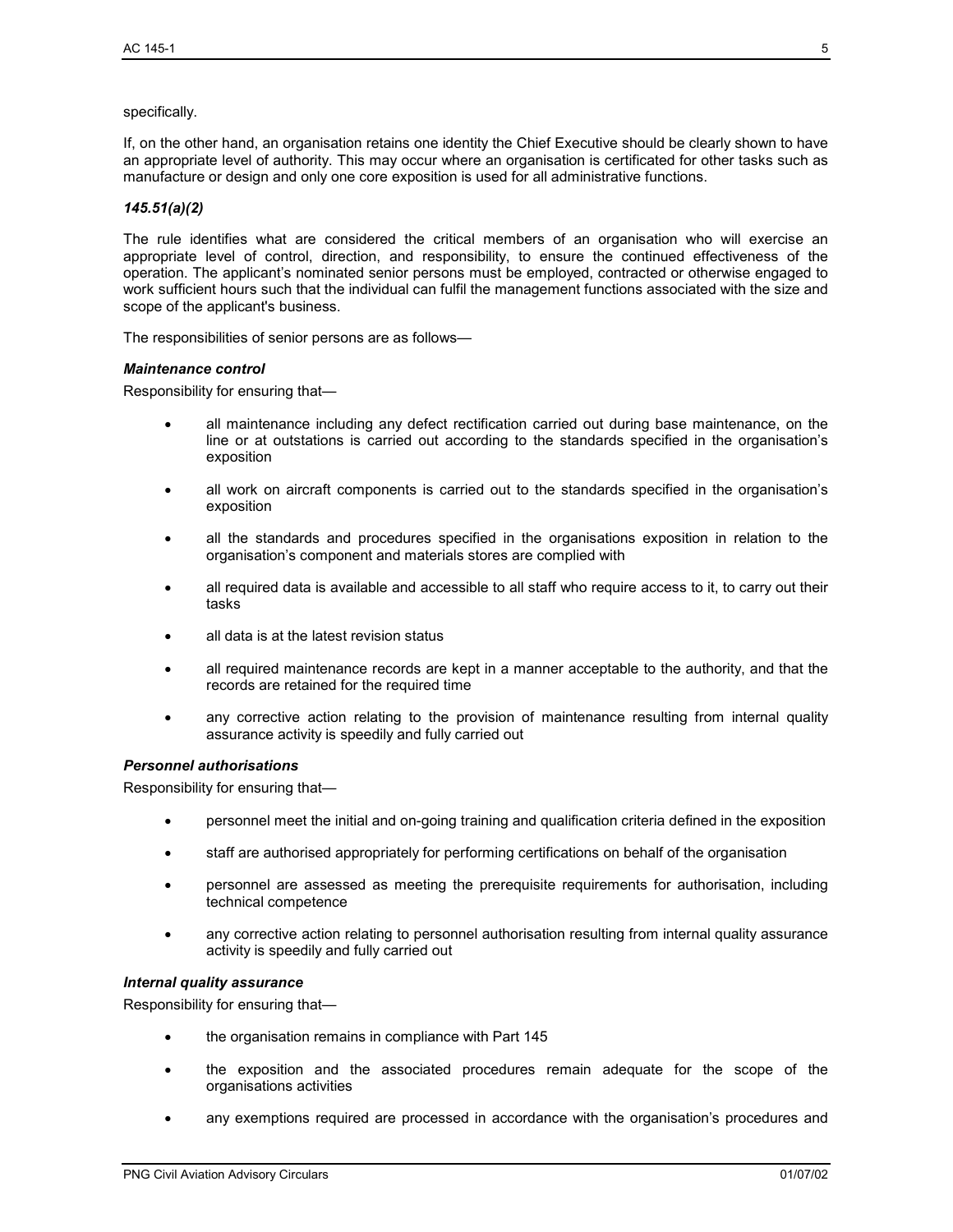Part 11

- support systems effectively provide for the activities of any internal quality assurance personnel
- any corrective action relating to the exposition, procedures, qualifications, personnel, or support systems resulting from the internal quality assurance programme is quickly and effectively carried out

For large organisations, separate people are considered necessary for each of the functions listed in this rule. Additional positions nominated might include Chief Engineer, Base Maintenance Manager, Line Maintenance Manager, Workshop Manager, Technical Services Manager, and Supply Manager.Titles may vary between organisations but the requirement is for management representatives for maintenance control, personnel authorisations, and internal quality assurance.

An organisation may choose to appoint managers for all or any combination of these areas of responsibility. It must be clearly stated in the exposition which particular area of responsibility each nominated senior person has been allocated. Whatever areas of responsibility they are allocated, the managers will be ultimately responsible to the Chief Executive. To be accepted, nominated managers should have adequate knowledge and satisfactory experience relevant to their area of responsibility. In addition, technical managers will be expected to have certifying experience on aircraft or equipment similar to that for which the organisation seeks certification.

Persons nominated for these positions are expected to have at least six years experience relevant to their area of responsibility. Lesser experience may be accepted where the area of responsibility is restricted, such as in component shops, or where the nominated persons have undergone a recognised course of training relevant to the position.

However, this approach is clearly not appropriate to medium and small organisations and the Director may exercise some discretion if the size and scope of the applicant's organisation indicates that combining of some responsibilities is acceptable. An applicant requesting this discretion should consult with the CAA during the initial meetings.

Where positions are combined the applicant will be required to provide evidence to demonstrate the person has sufficient time and resources to be reasonably expected to fulfil the responsibilities for the positions, considering the size and scope of the applicant's business. Individuals undertaking one or more functions in the organisation should have a clear understanding of the division of the responsibilities and be able to demonstrate this to the CAA.

Some functions should not be combined as they conflict with responsibilities assigned to the intended positions, for example, the functions of Chief Executive and Quality Assurance.

#### *145.51(a)(3)*

An organisation must show that it has sufficient staff to complete all its planned maintenance activities. Where more than one maintenance contract is held, including any for work done outside of Papua New Guinea, the total workload must be considered. It may be necessary to have a man-hours plan to illustrate the sufficiency of staff, and this should relate to any hangar-visit plan which is produced. Man hours dedicated to the Quality Assurance function must also be considered when assessing staffing requirements.

A sufficient number of authorised persons is required at all times to ensure that all maintenance activities are performed in accordance with acceptable methods, techniques and practices.

#### *145.51(b)*

The competence of all staff should be determined on the basis of—

- academic qualifications
- licences, certificates or approvals held
- employment records
- written, oral, or practical examination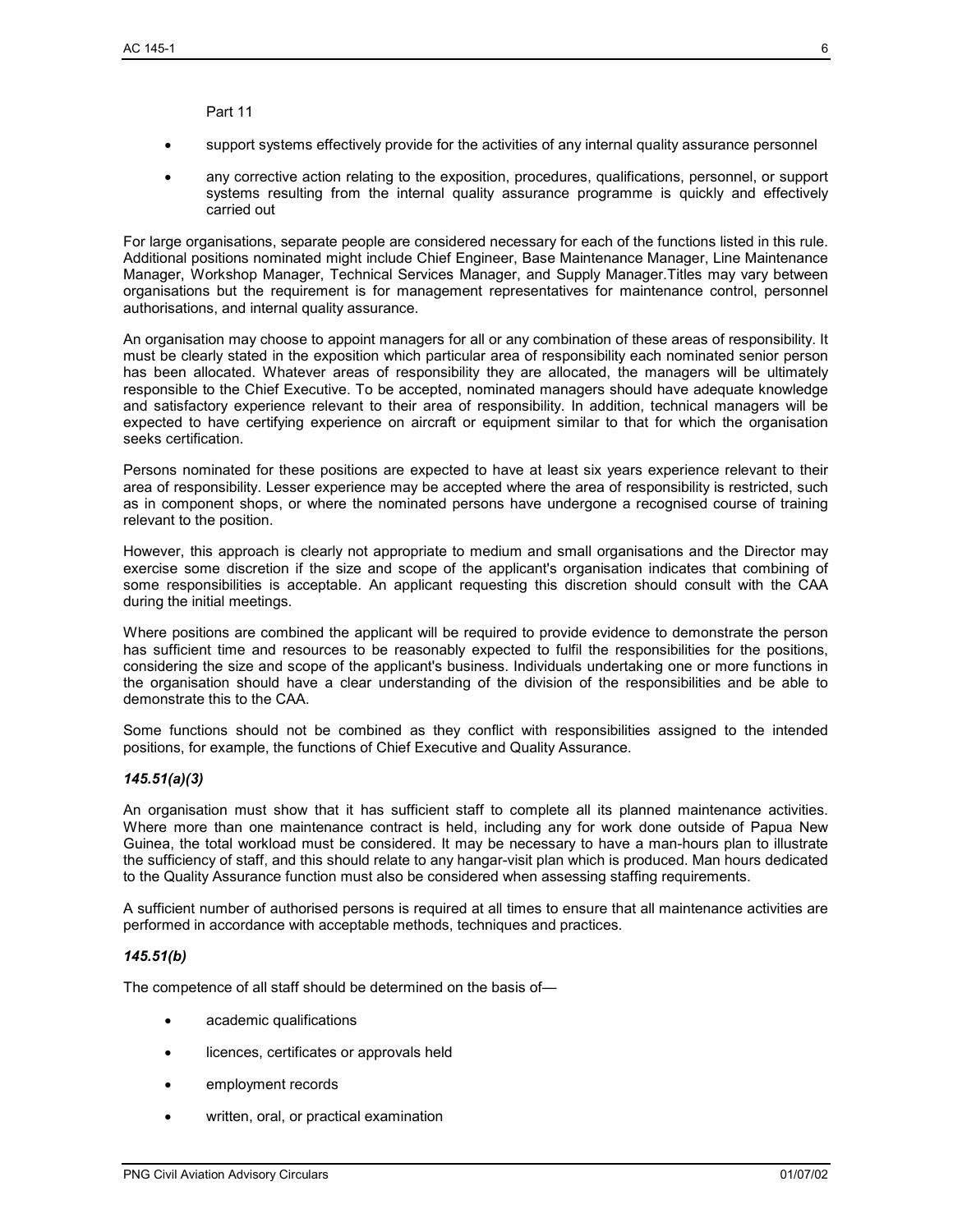The organisation should provide for the assessment and maintenance of the levels of competency of all personnel.

#### *145.51(c)*

At the time of application the applicant must consider how they will deal with transfer of the senior person functions, to other suitable and qualified persons during periods of absence. Although the rule does not make provision for or have any requirement for the situation where a senior person may be absent for a prolonged period of time, or vacates the position it is advisable to provide for this in advance. Consideration should also be given to a situation where a senior person has been incapacitated. This would in effect cause the position to be vacant for the period of incapacitation and would require a substitute person to meet the requirements of this Part. In the event that the responsibilities and functions are transferred to another person they would also be required to be fit and proper, and have at least the experience and qualifications of the person they replace.

In the event an applicant chooses not to provide for the situation where a senior nominated person vacates a position, it should be remembered that the Director has to be notified of such a situation and the certificate holder will also be called to provide details of the contingency arrangements to be implemented pending a permanent solution being achieved.

It should be noted that where a change of senior person is proposed, rule 145.103(d) requires the prior notification of the change and acceptance by the Director.

In accepting such contingency arrangements, the Director may impose limitations or conditions of a temporary nature for the period of the contingency as provided for in Part 145.103(e). The conditions or limitations imposed by the Director in all cases will be clearly stated to the certificate holder in writing, and could be as simple as providing a time frame for events to take place or a total suspension of maintenance activity.

## **EM 145.53 Maintenance personnel duty time limitations**

This rule requires an applicant to establish procedures to ensure personnel making release to service certifications are fit to make such certifications. The limitations specified in the rule have been established as reasonable criteria to prevent undue fatigue. Any alternative scheme proposed by the applicant should show an equivalent level of fatigue management.

## **EM 145.55 Facility requirements**

#### *Hangars and workshops*

For some minor maintenance of aircraft, such as transit checks or defect rectification, hangars are not essential. However, it must be shown that hangar accommodation is available to the organisation for such maintenance when the weather is inclement or when rectification requires significant depaneling or disassembly of the aircraft.

Hangarage of sufficient size must be permanently available for all other maintenance of aircraft. If the hangar is not owned by the applicant then it must be shown that the organisation has control of the use of the hangar. Depending on the size of the organisation, and the throughput of work, the applicant may be required to produce a visit plan to show that it can accommodate the aircraft it intends to maintain. Aircraft component maintenance workshops should be large enough to accommodate the size and numbers of components it plans to maintain regularly.

The working accommodation must protect aircraft and components from the normal weather conditions which can be expected over any twelve month period. Hangar structures and aircraft component workshops must prevent the ingress of airborne contamination such as rain, hail, ice, snow, wind and dust. Hangar and workshop floors should be sealed to minimise dust generation and to facilitate cleaning. Work areas used for different purposes should be sufficiently segregated to prevent cross-contamination.

#### *Office accommodation*

Office accommodation must be provided for management, planning, technical records, quality, certifying and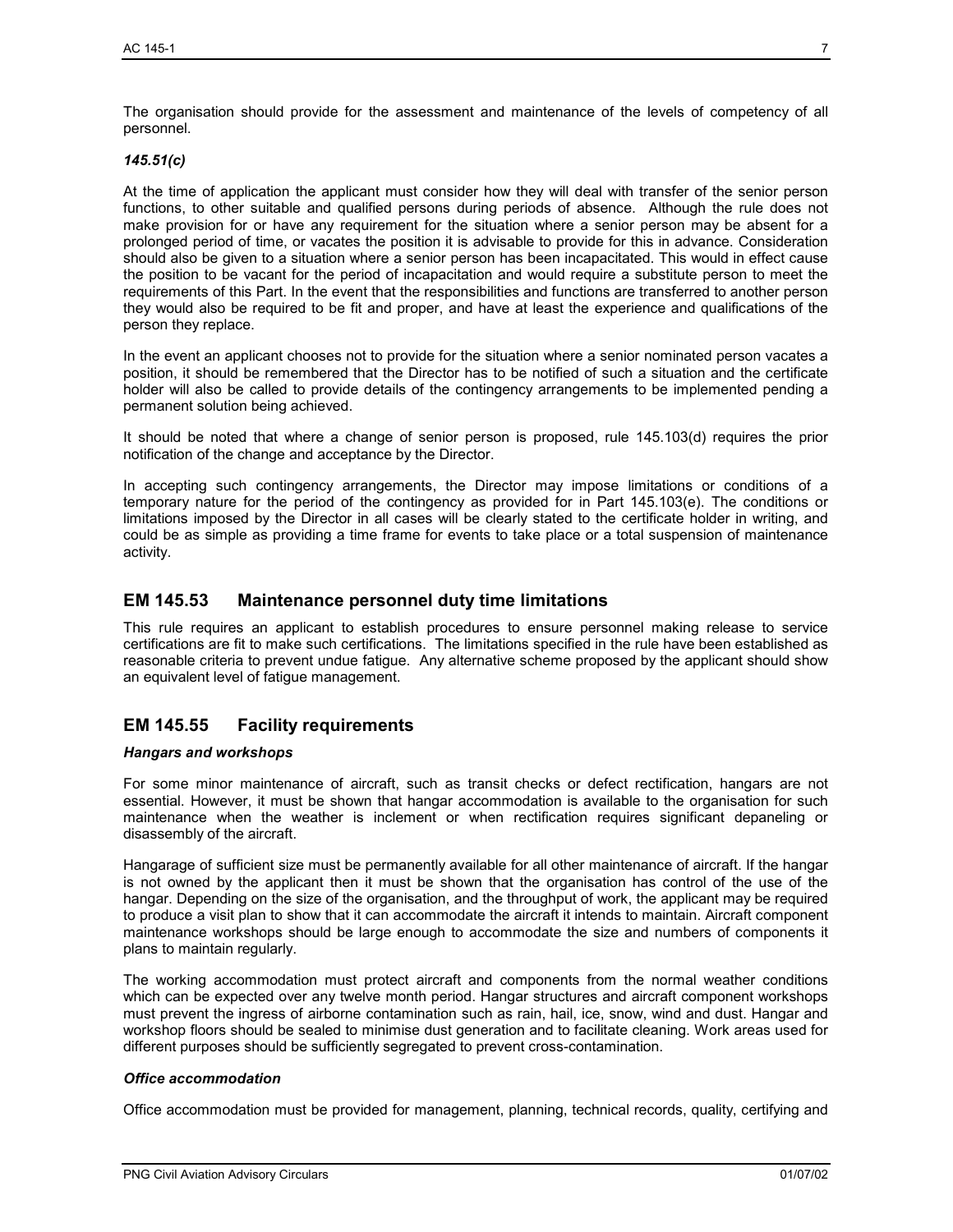other staff. The accommodation must be adequate to allow staff to carry out their designated tasks in a way which contributes to the safe maintenance of aircraft or aircraft components. Aircraft maintenance staff should be provided with facilities where they can study maintenance instructions and complete maintenance records properly.

It is acceptable to combine any or all of the above office accommodation, but staff must still be able to carry out their assigned tasks without undue distraction from other activities in the same office. Where offices are housed within hangars the accommodation shall allow both technical and administrative work to be carried out effectively.

#### *Working environment*

The working environment, for maintenance carried out under this rule, is any condition which may affect the safety or quality of the work. The maintenance organisation must at least comply with the conditions prescribed in the appropriate manufacturer's maintenance manuals, repair manuals or other technical publications which detail the work. Civil Aviation Rules cannot set conditions for workplace safety, these are prescribed elsewhere in Health and Safety and Employment legislation.

Temperature of the working environment should allow hand tools to be used without discomfort, and allow complex maintenance operations to be accomplished safely. Where particular temperatures are required for processes, these should be able to be maintained, and the staff should be protected from temperature extremes.

Lighting should be arranged to give a level of illumination at least the equivalent of normal daylight at any time of the day. Special lighting may be required for complex or detailed task performance. Lighting should allow normal colour vision and discrimination.

Structures and machinery should not contribute to contamination of aircraft and components by the generation or release of fumes, ozone or similar. Airborne contamination should be kept to a minimum by means of dust suppression measures and by extraction. Some components may need protection from natural lighting, or from ultra-violet radiation.

The level of noise should not be permitted to rise to the point where it causes distraction to staff while carrying out their duties. Where it is impracticable to control the noise at source, affected staff must be provided with the necessary personal protection equipment to prevent distraction during their work.

Where maintenance is performed outside of hanger or workshop facilities, the working environment must be maintained as near as possible to conditions prevailing inside. The working conditions should not in any way be detrimental to the quality of the work being carried out. Consideration must be given to temperature, to light, to moisture, and to hail, ice, wind, dust, or any other airborne contamination. Where necessary rain, wind and dust protection and artificial lighting should be provided. Where the environmental conditions deteriorate to an unacceptable level, the particular maintenance task must be suspended until satisfactory conditions are re-established.

#### *Storage facilities*

Secure and separate storage facilities must be provided for serviceable and for unserviceable aircraft components, equipment and materials so that the integrity of the release documentation is maintained. There should be separate quarantine, bond, and commercial storage areas. Petrochemicals and other hazardous substances should be stored away from each other and located so that there is no possibility of contaminating any maintenance operation.

Dangerous Goods Regulations administered by the Department of Labour, may be applicable to the storage of some products.

Storage facilities for aircraft components must be clean, well ventilated and stable. Conditions of temperature and humidity should be maintained to minimise the effects of condensation. Manufacturers' standards and recommendations should be followed for specific items.

Storage racks should be provided to give appropriate conditions for all items stored. For large items, racks should be sufficiently strong and designed in such a way as to provide adequate support so that distortion of components does not occur during storage. For small items, bins should be provided so that the items are protected against damage from larger or heavier items, and so that they are easier identified and located.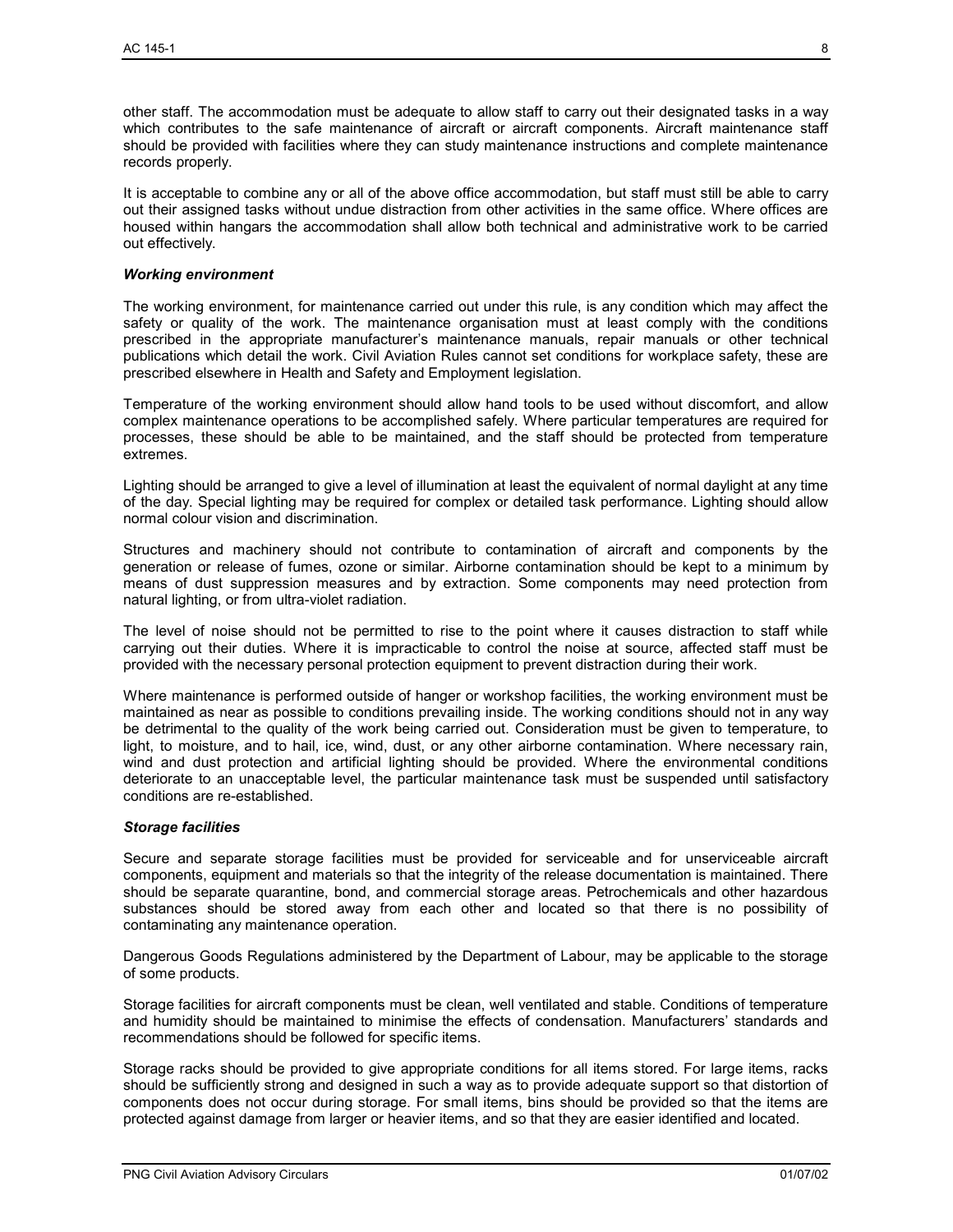Aircraft components should, wherever possible, be stored in their original packaging to minimise damage and corrosion during storage. Packaging should be checked periodically to ensure its integrity.

An organisation must establish procedures to adequately control items which are subject to shelf life or special storage conditions.

## **EM 145.57 Equipment, tools and materials**

An applicant for Part 145 certification must show that all tools and equipment, specified in the manufacturers' technical documentation, are readily available to meet the intended scope of the certificate. Where a manufacturer specifies a particular tool, or item of equipment, that tool or item of equipment must be used, and must either be permanently on hand or available as required in accordance with documented arrangements in the exposition.

An organisation must show that it has sufficient access equipment, inspection platforms and, where applicable, aircraft servicing docks to properly inspect the aircraft it intends to maintain.

An organisation must hold the raw materials, aircraft components, and expendables recommended by the aircraft, or component manufacturer of the equipment to be maintained. Alternatively, it may be shown that there is an established provisioning procedure.

An organisation must provide, for the aircraft or components maintained, all the tools, equipment, and test equipment necessary to measure, calibrate, or test an aircraft, aircraft system or aircraft component to an acceptable standard.

Tools and equipment must be controlled so that their location is always known. There must be a procedure to ensure that at shift changes, or when aircraft leave the organisation, there is no possibility that tools or equipment remain on the aircraft.

In order to control tools, equipment and test equipment, organisations must have a procedure to inspect, service and, where appropriate, calibrate such items regularly. A clear system of identification for all tooling, equipment and test equipment must be provided. There must be a means of indicating to users when the next inspection, service or calibration is due. The identification method must also have a means to show whether the item is unserviceable for any reason which may not be obvious to the user.

A register and record of calibrations must be maintained for all precision tooling and equipment. The standards to be used for all calibrations must be clearly defined and must be acceptable to the authority.

Inspection, service or calibration periods must be as recommended by the equipment manufacturer except where an organisation can show, by statistical means, that a different period is appropriate in particular circumstances.

*Information on calibration will be published as an AC at a later date.* 

#### **EM 145.59 Maintenance control procedures**

This rule details the maintenance control elements of a maintenance organisation. These elements ensure that acceptable methods, techniques, and practices are assured at each step of maintenance including—

- supply, inspection, and testing
- control of maintenance activities
- contractural arrangements
- certification of release to service and issue of other documentation
- control of technical data and related documentation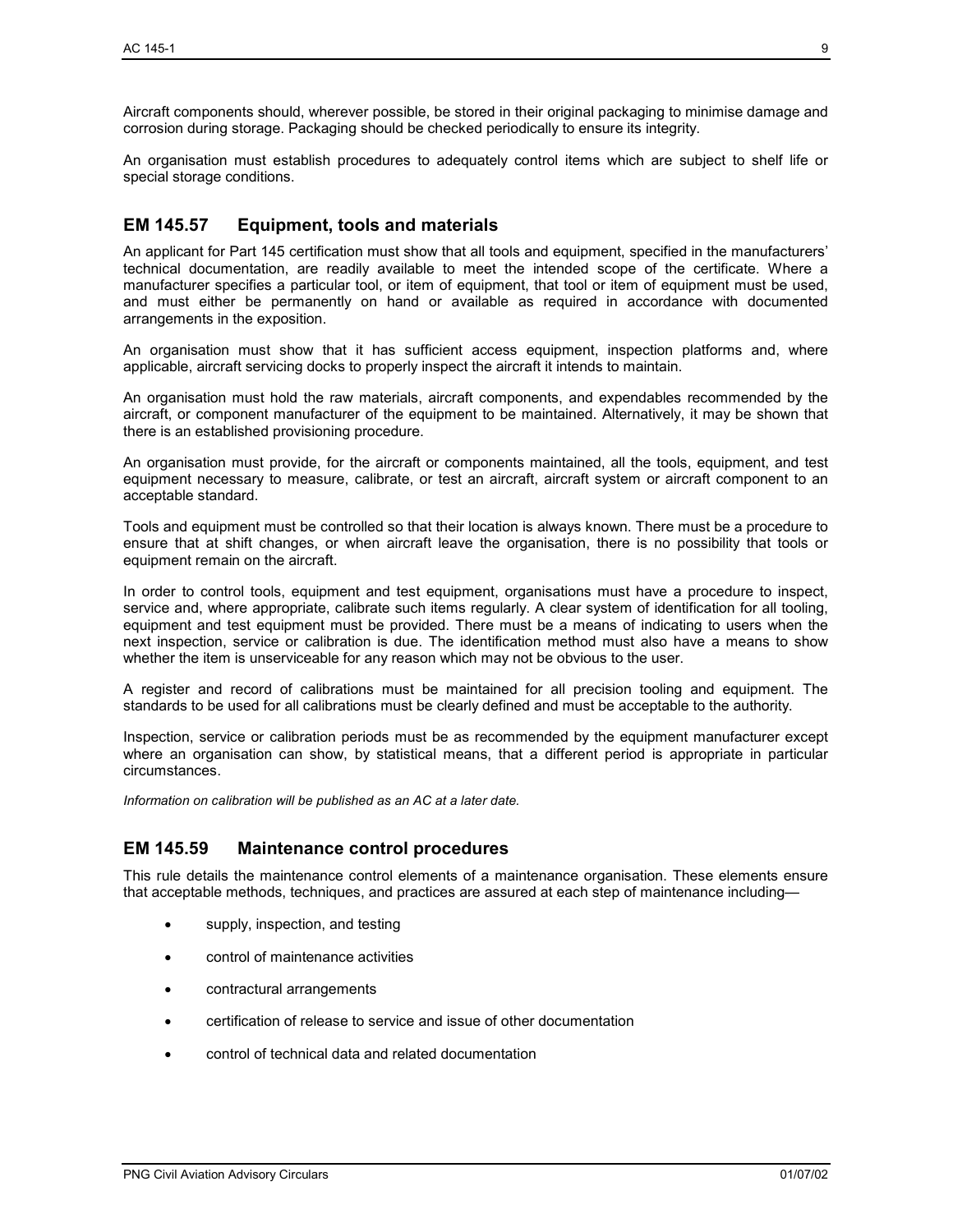#### *Supply, inspection and testing*

The organisation must establish procedures necessary to ensure the integrity of all parts, equipment, and materials used in the maintenance of aircraft. These procedures must ensure that all products used during maintenance meet the required specification and should include checks for correct in-coming release documentation, identification data, and physical condition. Segregation of serviceable parts and materials from unserviceable items must be established to ensure the integrity required and procedures for quarantining non-conforming items.

#### *Maintenance activities*

An organisation must have maintenance procedures to cover all aspects of its operation.

Certificated organisations are permitted to carry out certain work outside the premises which form part of their documented facilities. This flexibility allows them to meet the need for unscheduled maintenance which arises as the result of unserviceability. An organisation can also use this provision to accomplish scheduled maintenance of a minor nature away from the acceptable facilities. An example of this type of maintenance would be a short time-period AD compliance which occurs more frequently than the normal inspection cycle.

To gain this flexibility an organisation must have procedures to control the work to be carried out away from the established facilities. The procedures must ensure that the conditions under which such maintenance is carried out reproduce, as closely as possible, the conditions which would apply if the maintenance was carried out at the organisation's base location.

#### *Contractual arrangements*

A maintenance organisation providing maintenance services to an air operator on a contractual basis must establish procedures to manage those contractual obligations. The contract document and associated procedures should show how the operator contracts its tasks to the maintenance organisation and how responsibilities for maintenance are allocated between the operator and the maintenance organisation. The maintenance organisation's procedures should show how it complies with its contractual obligations in respect of the air operator's maintenance control system.

A summary of the items which may need to be addressed and the means of compliance with this rule in regard to contracts with air operators will be found in Appendix B.

A maintenance organisation must also establish procedures to control any maintenance carried out by subcontractors. These procedures need to define relative responsibilities and the mechanisms for extending the organisation's quality system to include the activities carried out by the subcontractor. Further detail on the use of subcontractors is provided in Appendix C.

#### *Release to service*

Details of the procedures for controlling the certification of release to service for aircraft and components should be specified in the exposition. These procedures should identify those persons or positions authorised to make the various certifications.

#### *Technical data*

Organisations must hold copies of all technical data which is necessary to maintain the types of aircraft or aircraft equipment for which they are certificated. This could include data which is issued by the CAA, any other aviation authority, the type certificate holder, supplemental type certificate holder, or other applicable design organisation. Any additional data that is identified in a type certificate holder's documentation should also be held.

Organisations must have procedures to ensure relevant airworthiness data is made available to all personnel who may need access to such data to do their work. The data must be available close to the work area and stored and presented so that staff can access it easily. When computer systems are used, the number of terminals must be adequate for the size of maintenance activity being carried out and the number of staff involved. When microfilm or microfiche readers or printers are used, the same requirement is applicable. There must be a procedure to control the amendment and distribution of the data.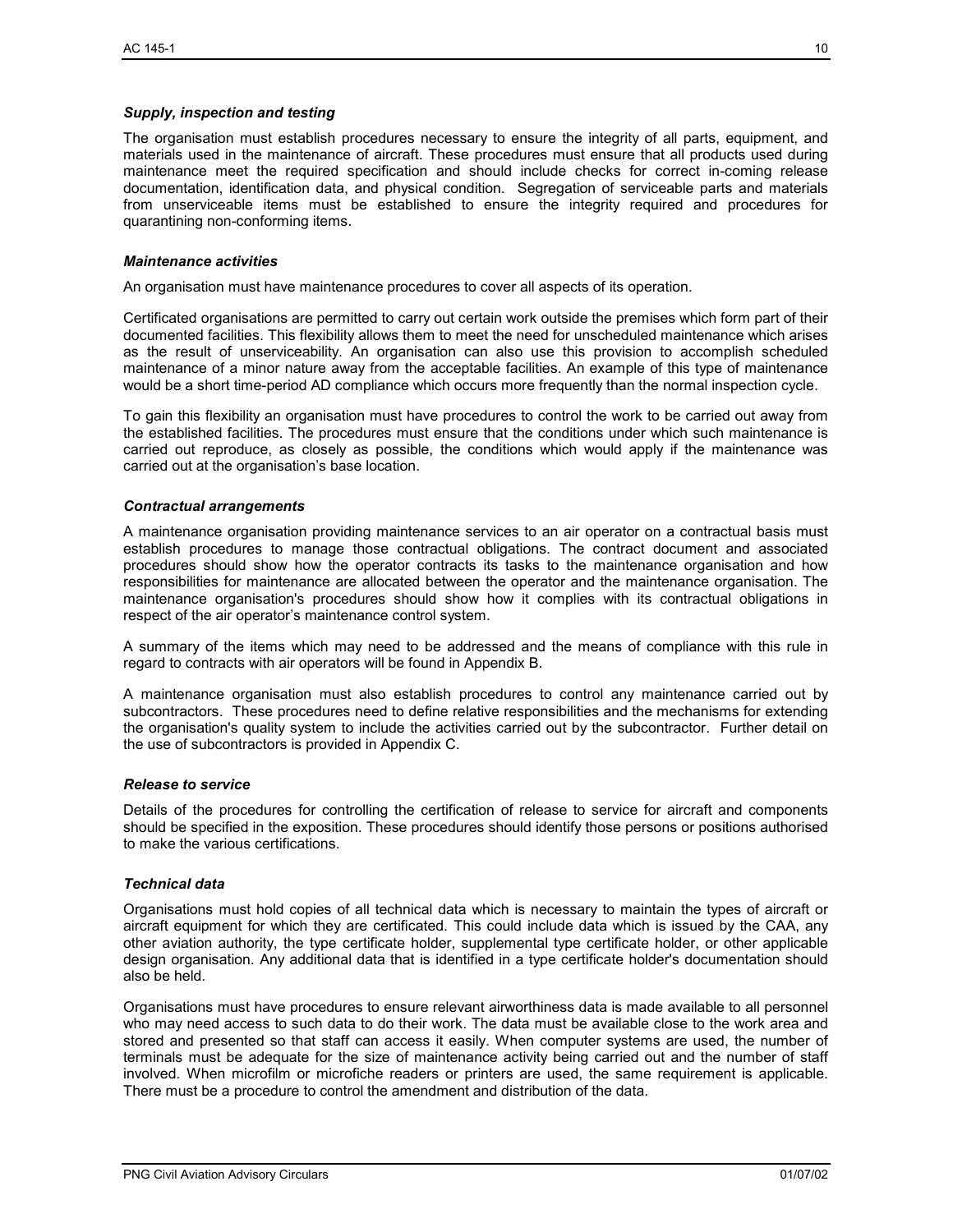Some examples of technical data which may be required to be held are—

- Civil Aviation Act 2000
- Civil Aviation Rule Parts 21, 39, 43, 66, 91 and 145
- Civil Aviation Rule Parts 121, 125 or 135 as applicable
- Advisory Circulars associated with 21,39, 43, 66, 91, 145, and 121, 125 or 135 as applicable
- Country of origin Airworthiness Directives and the PNG Register of ADs issued under Part 39
- Type Certificate Data Sheets
- Manufacturers' Maintenance Manuals
- Repair Manuals
- Overhaul Manuals
- Parts Catalogues
- Supplementary Structural Inspection Manuals
- Service Bulletins
- Modification Leaflets
- Non-destructive Inspection (NDI) and other specialised process manuals.
- Operators Maintenance Programmes

An organisation must establish procedures to monitor the amendment status of all data held, to ensure that all data are maintained to the latest amendment. Where an amendment service is available it must be subscribed to, and the associated procedure must ensure that all amendments are received and incorporated. Where revision data is obtained by subscription, then evidence of the supply contract should be controlled and made available.

An organisation must hold any data classified as mandatory by the Director.

If an organisation produces its own data there must be a procedure for producing and controlling it. This could be maintenance data that has been transcribed from other sources into the organisation's own format, such as customised worksheets, maintenance cards, or computer based data. To obtain the CAA's acceptance it is essential that accuracy of transcription is assured. There must be procedures for authorisation, production and checking of such documents.

## **EM 145.61 Authorisation procedures**

This rule requires an organisation to establish procedures to issue company authorisations to

- perform maintenance on aircraft and components
- supervise maintenance activities
- certify release to service after maintenance
- certify conformity of major modifications and repairs
- perform any other certification function in the organisation.

The authorisation procedures form the cornerstone of the organisation's personnel control.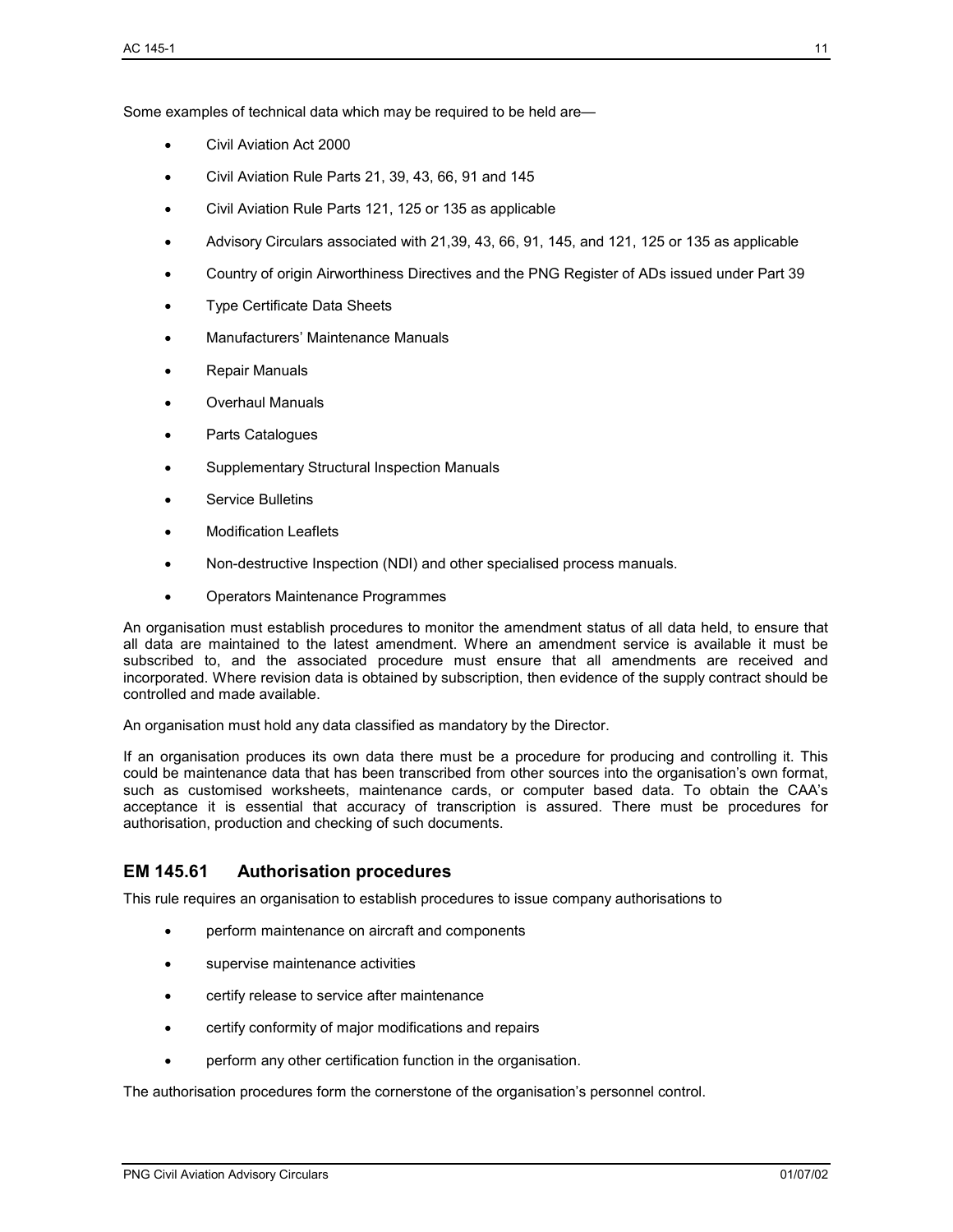For issue of an authorisation to release an aircraft or component to service the rule requires the person to hold an aircraft maintenance engineer licence issued in accordance with Part 66.

For issue of an authorisation to certify conformity of major modifications and repairs, the rule requires the person to have completed a course of training relevant to modification and repair conformity and have passed an examination acceptable to the Director. The course of training and the associated examination run by the CAA for issue of an Inspection Authorisation issued under Part 66 satisfies this requirement.

The rule does not specify qualifications or other criteria to be met for the issue of an authorisation to perform maintenance, supervise maintenance, and make certifications other than release to service. These must be established by the organisation to reflect standards and procedures they wish to adopt for the maintenance activity involved.

#### *Phases of authorisation*

There are three phases to the authorisation—

- qualification, where the persons qualifications are assessed against the requirements of Part 145 and other applicable Parts
- training, where a person must have completed an acceptable course of training
- assessment, where that person is assessed for their technical competence to hold the authorisation and familiarity with organisational procedures.

#### *Qualification*

In most cases the appropriate aircraft maintenance engineer licence will indicate by its rating coverage the level of qualification of a person. In the case of personnel without a licence, the rule specifies the qualification required.

The organisation must define in its exposition, the level of experience and training required for the person to be competent to certify for a particular area of maintenance. The non-licensed personnel provisions are not intended to replace or override the normal licensing requirements and should, under no circumstances, cover the full scope and privileges of a licence. The provisions therefore apply only in the following circumstances—

- to authorise qualified persons to certify for maintenance other than releasing aircraft to service
- to allow unlicensed persons to certify for work of limited scope and of a repetitive nature

#### *Training*

Initial training may be carried out by the Part 145 organisation if the scope of approval allows such training, by a Part 141 training organisation, by the manufacturer, an organisation approved by the Authority of a foreign Contracting State, or a combination of these options. The Part 145 organisation will need to establish the curriculum and standards for training and the pre-qualification standards for training. Pre-qualification standards are intended to ensure that the trainee has a reasonable chance of successfully completing the course. Achievement of the required standard should be confirmed by examination at the completion of training.

Initial training should cover basic theory about the type of aircraft or equipment on which the trainee is to be employed. For certifying engineers, the training should be sufficient to lead to the issue of a type rating on the particular aircraft to be certified. It should also provide instruction on the relevant parts of the organisation's exposition, particularly lines of responsibility and maintenance procedures.

The organisation must establish procedures to ensure authorisation holders are given continuation training which includes instruction on any new aircraft types or changed maintenance methods, and any changes to an organisation's procedures as detailed in its exposition. Training programmes should be devised so that trained staff are readily available to take up certifying or supervisory positions as required. The temporary use of non-qualified staff to fill these positions, because of lack of available qualified staff due to illness, holidays, cessation of employment or otherwise, will not be acceptable to the CAA.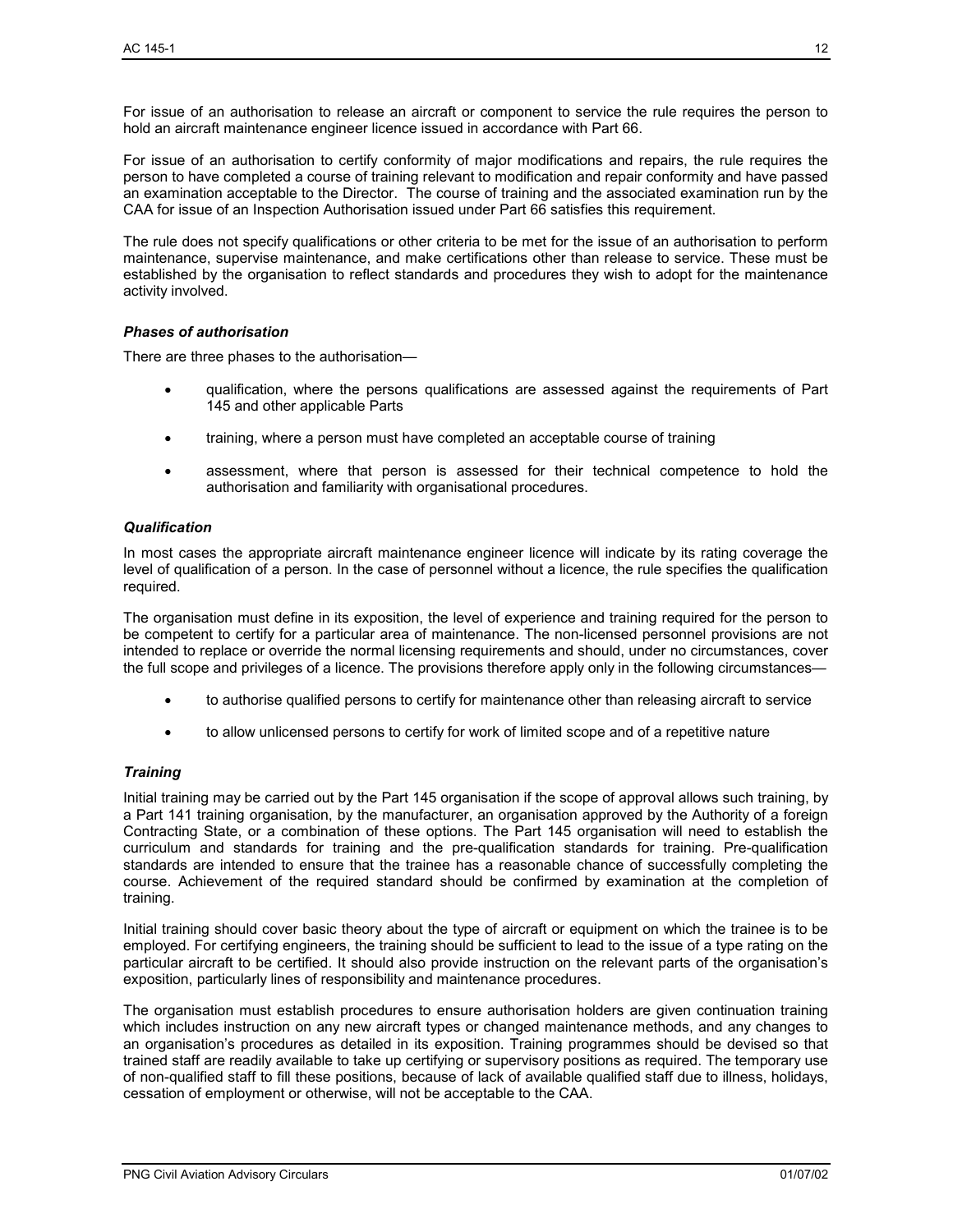#### *Assessment*

An organisation must have procedures for assessing the competency of staff holding authorisations. These procedures should include assessment of qualifications, training received, and experience relative to the authorisations sought.

To be acceptable, planners, supervisors, certifying staff, and technicians should be assessed for competence by on-the-job evaluation, examination relevant to their particular role within the organisation and by reference to job descriptions.

For example an assessment should establish that—

- planners are competent to interpret maintenance requirements into maintenance tasks, and to recognise that they have no authority to deviate from the aircraft maintenance programme
- supervisors are competent to ensure that all maintenance tasks are carried out according to the relevant technical data, or to take appropriate reporting action where this is not done or where the particular maintenance task cannot be carried out
- certifying staff are competent to determine when an aircraft, or an aircraft component, is acceptable for release to service
- technicians are competent to carry out maintenance tasks, to the standard specified in the relevant technical data, and will notify supervisors of any difficult encountered or any additional discrepancies found while carrying out a task

#### *Evidence of authorisation*

The evidence of authorisation may take whatever form suits the certification system used by the organisation. It must be in a style which makes the privileges clear to both the authorised individual and to any authorised person who may be required to examine it. Where codes are used to define the scope of certification the interpretation document must be readily available.

Certifying staff are not required to always carry their authorisation, but they should be able to produce it within a reasonable time at the request of an authorised person. Authorised persons may be the organisation's quality assurance staff, maintenance supervisors, managers or authorised staff of the CAA. Other persons who may need to check the certification authority are the quality assurance personnel of another certificate holder when work is being carried out under contract.

## **EM 145.63 Continued airworthiness**

The maintenance organisation has a responsibility to ensure that the products maintained are monitored in regard to investigation and analysis of defect incidents.

Defects that have no effect on safety, in any form, do not come under the definition of defect incidents and as such are not subject to this rule. These include defects which if corrected may aid production or make the item easier to use, resulting in an economic advantage to operating and maintenance organisations.

Defects that may result in injury, accidents, or hazards to other aviation activities are considered defect incidents. Under this rule, the maintenance organisation has a responsibility to keep the users of products which they maintain and the designer of those products informed of defect incidents.

The organisation must also establish procedures to ensure the defect reporting requirements of Part 12 are complied with.

The procedures required may form part of a totally integrated quality control system.

## **EM 145.65 Records**

This rule requires the maintenance organisation to establish procedures to identify, collect, maintain and store records. These procedures should be documented in the exposition and subject to the quality assurance system.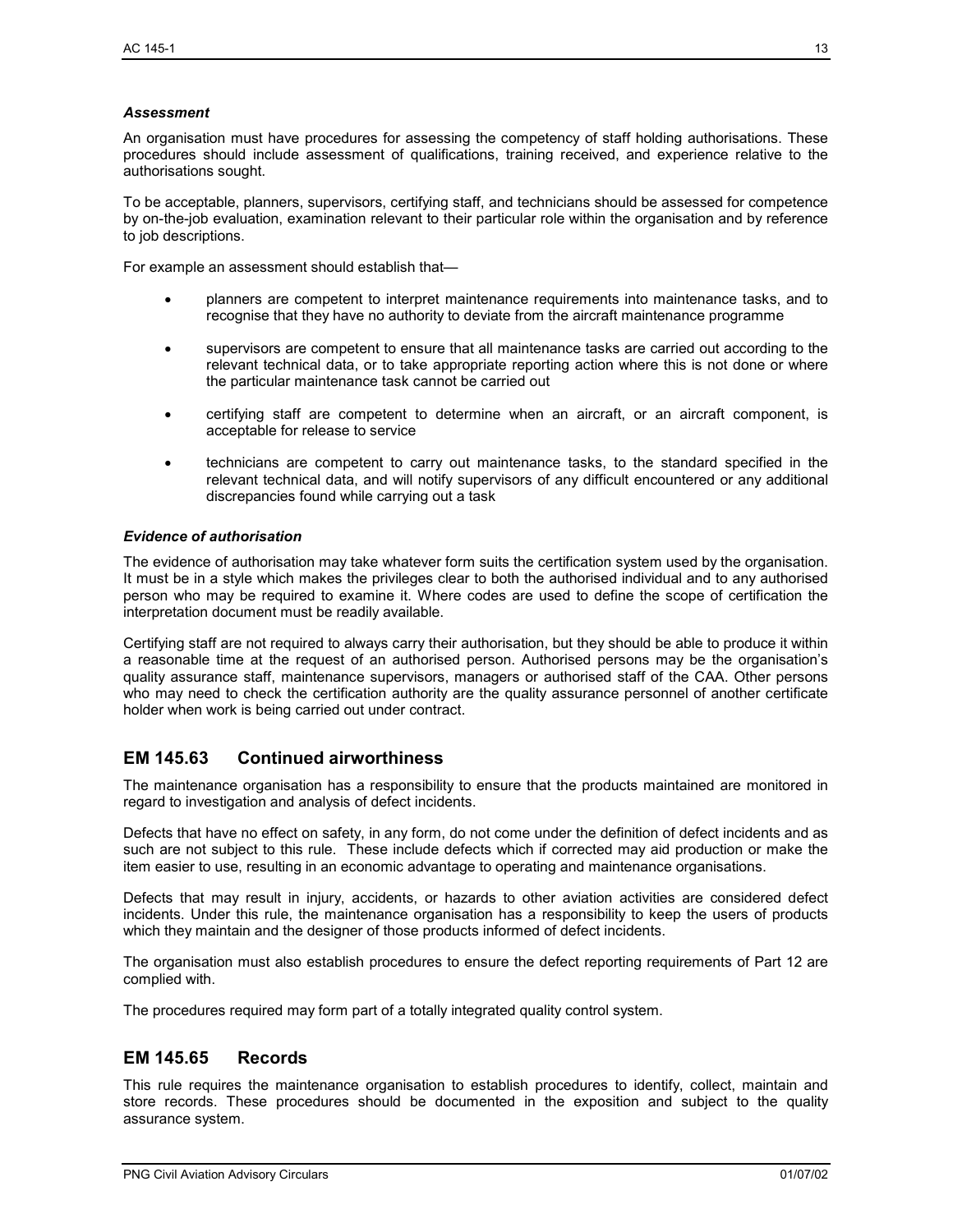Properly executed and retained records provide owners, operators, and maintenance personnel with information essential for the control of aircraft maintenance. These records are necessary to schedule maintenance in due time, to ensure maintenance is carried out to required standards, to correct defects efficiently, and to eliminate the need for re-inspection and re-work to establish airworthiness. Records are necessary to prove that all the requirements of Part 145 and other relevant Parts have been met and must be retained to provide evidence to that effect.

#### *Maintenance records*

Maintenance organisations must keep records of all maintenance work, which they have carried out, for five years from the date that work was released to service.

Maintenance records can be either paper or computer based or any combination of these. Paper systems must use robust material which can withstand normal handling and filing. Records may be microfilmed, photocopied, carbon-copied or magnetically copied for any purpose, but the original record must be retained for the required period and must remain legible throughout the required retention period.

Computer systems may be used to control maintenance, or to record and control details of maintenance work carried out, or both. General guidance for those using computer systems for recording maintenance is provided in Appendix A.

*FAA AC21-35 contains more information on computerised record systems.* 

#### *Staff records*

A certificated maintenance organisation must establish procedures to ensure records are kept of all staff authorised to certify under its authority. The following minimum information should be kept in respect of each certifying person—

- name
- date of birth
- qualifications
- initial training
- continuation training
- experience
- qualifications relevant to the authorisation
- privileges of the authorisation
- date of first issue of the authorisation
- the expiry date of the authorisation
- identification number of the authorisation

The records may be kept in any format but must be controlled by the organisation's quality assurance senior person. Safeguards must be put in place to ensure that the records cannot be altered in an unauthorised way. Personal information must not be accessible to unauthorised persons. Organisations should take account of Privacy of Information legislation in the management of personal information.

The persons to whom the records relate should be given access, on request, to his or her own records. The CAA is an authorised person in respect of any aviation documents and records. When the CAA is assessing eligibility for initial or continued approval, or when it has cause to doubt the competence of a particular certifying person, it may access those records.

An organisation should keep the records for at least five years after the individual has ceased to be in its employment, or after withdrawal of the authorisation, whichever is sooner. In addition certifying persons, on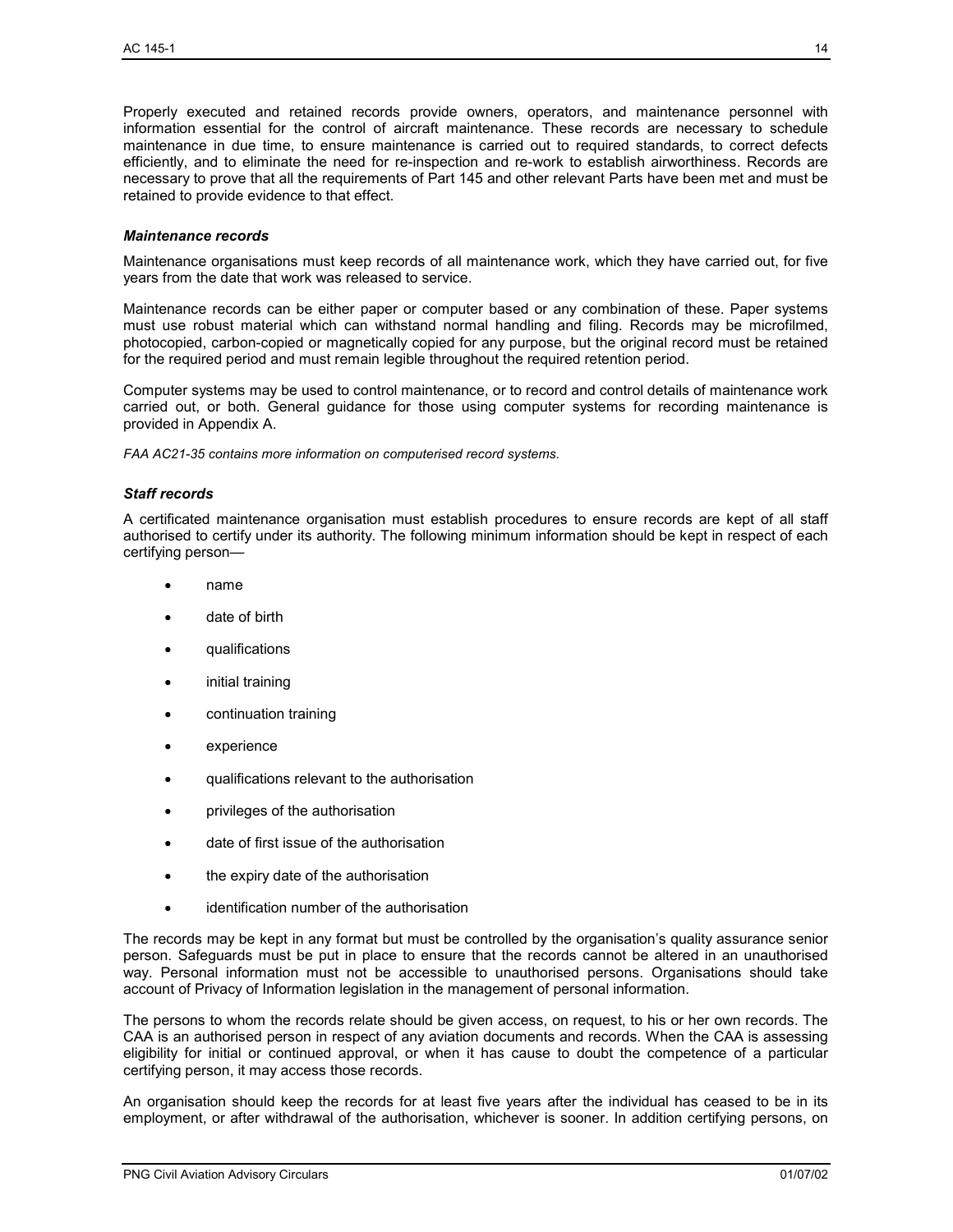leaving an organisation, must be provided with a complete record of company certification authorisations which they have held.

#### *Operator's records*

Operators and maintenance organisations are required to retain maintenance records for different reasons, and thus for different periods. Aircraft operators must retain records which define the maintenance history of the aircraft for the life of the aircraft. This includes the records of any component fitted to the aircraft.

The operator must keep, for the lifetime of the aircraft, records of—

- the total time in service of each airframe, engine, propeller or rotor
- the status of life limited parts of each airframe, engine, propeller, rotor or other aircraft component
- the time since last overhaul of all items installed on the aircraft which are required to be overhauled on a specified time basis
- the inspection status of the aircraft, including the time since the last inspection required by the maintenance programme under which the aircraft and its components are maintained
- the status of applicable airworthiness directives (AD), including the method of compliance, the AD identification and revision date. If the AD is repetitive, the time and date when it is to be next accomplished
- records of all modifications or major repairs made to the airframe, its installed engines, propellers, rotors or other aircraft components
- records of all routine inspections carried out and rectification of defects

The maintenance organisation must establish procedures to ensure this information is passed to the aircraft operator to ensure that operator is able to meet their obligations in regard to records.

#### *Storage of maintenance records*

The maintenance organisation should establish procedures to ensure the records required to be maintained under this rule are protected from fire, flood, falsification and theft. As a minimum precaution the records should be stored in lockable and fireproof metal containers or in a fireproof room. Computer back-up disks or tapes should be stored in a different location to that containing the working disks or tapes. Tapes should be protected from demagnetisation. The base records used to create the computerised records need to be secured from loss.

When a Part 145 certificated organisation permanently ceases its maintenance activities, all retained maintenance records covering the last five years shall be distributed to the last operator of the aircraft or component. If it is impossible to trace the operator then the records shall be stored as directed by the CAA.

#### *Lost records*

Organisations must have adequate systems to secure and protect records. However, lost or destroyed records can be reconstructed by—

- reference to other records which reflect the time in service
- research of records held by other maintenance organisations
- reference to records maintained by individuals

When these things have been done and the records are still incomplete, the owner or operator should make a statement in the new record describing the loss. The best estimate of the time in service should be established based on the research carried out. The reconstructed records should be submitted to the CAA for acceptance. The CAA may require further maintenance to be carried out before acceptance of the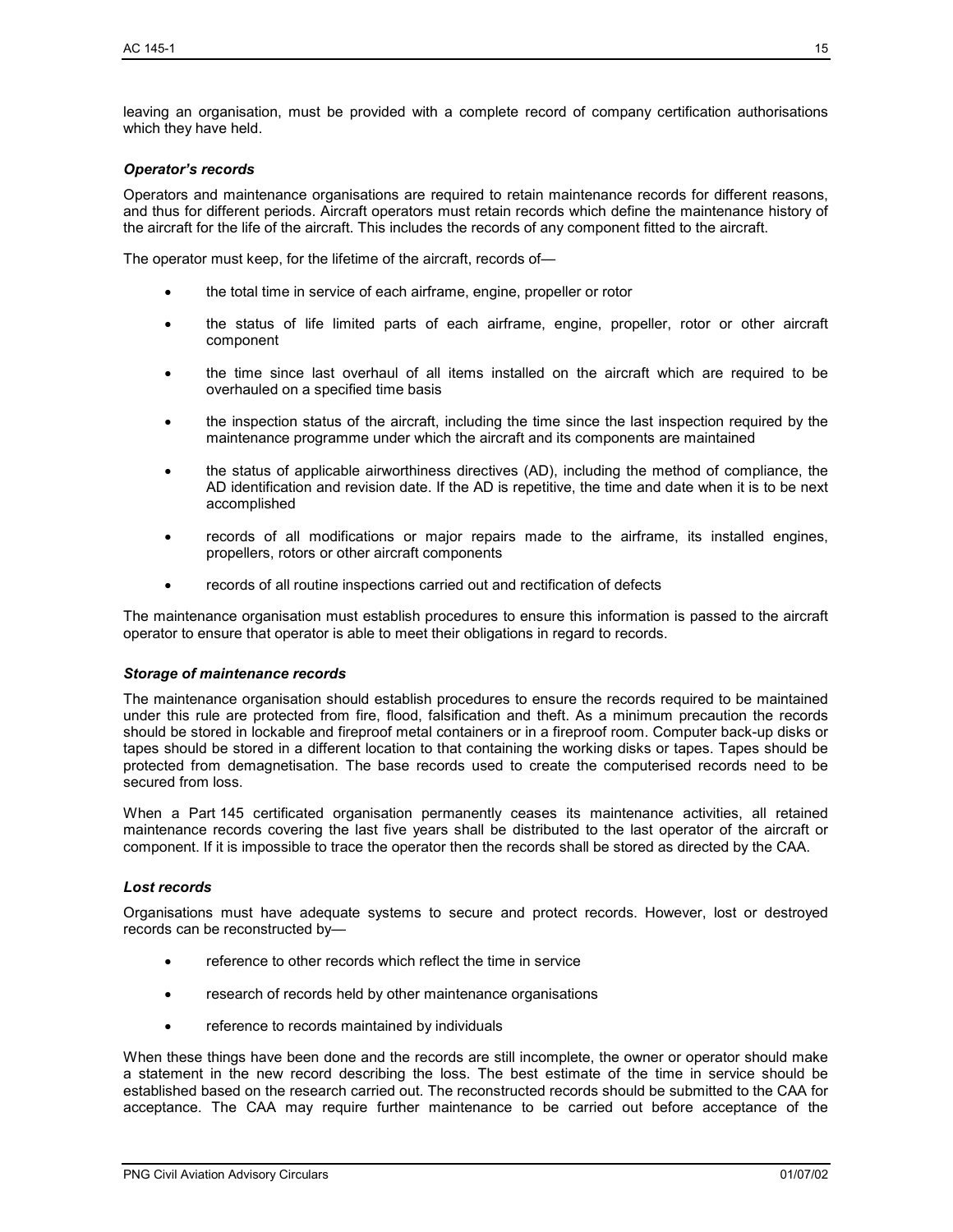reconstructed records.

## **EM 145.67 Internal quality assurance**

An applicant must establish an internal quality assurance system that meets the requirements of this rule.

The requirements of this rule are common to all certificated organisations which require an internal quality assurance system, for example all the organisations to which the 140 series and 170 series Parts apply.

Detailed information on what is required for an internal quality assurance system is contained in PNG AC 10-1.

## **EM 145.69 Maintenance organisation exposition**

This rule requires an applicant for a maintenance organisation certificate to establish an exposition.

The purpose of an exposition is to express the Chief Executive's requirements for the conduct of the organisation, to set out the means by which an organisation defines its operation, and to show both its employees and the CAA how it will conduct its day-to-day business in compliance with Part 145.

An exposition must assure the CAA that the organisation is in documentary compliance with the rule. Hence before the CAA grants an organisation entry into the system, the exposition must be accepted by the Director.

#### *Makeup of exposition*

An exposition may be produced as a single volume or any number of separate manuals Depending on an organisation's structure and size, separate manuals could cover—

- Management and Policy
- Personnel
- Maintenance Procedures
- Stores
- Document control
- Quality Assurance
- Contractual Arrangements with Air Operators.

If the exposition comprises more than one volume, the make up of the exposition and the content of individual manuals must be described in the management part of the exposition.

Procedures should be established to ensure Managers hold copies of those parts of an exposition which affect their areas of responsibility and staff are familiar with those parts of an exposition which affect their area of employment.

#### *Content*

The exposition should be constructed to address each element of 145.59. The structure should reflect the hierarchy of Part 145 such that the exposition progressively moves from higher level organisational material such as policy, scope of approval, and duties of senior persons to more detailed procedures.

Structuring the exposition according to the flow of the rules in Part 145 should be avoided, the result will not be a user friendly document.

The level of detail should be consistent with the size and complexity of the organisation and the maintenance activity undertaken.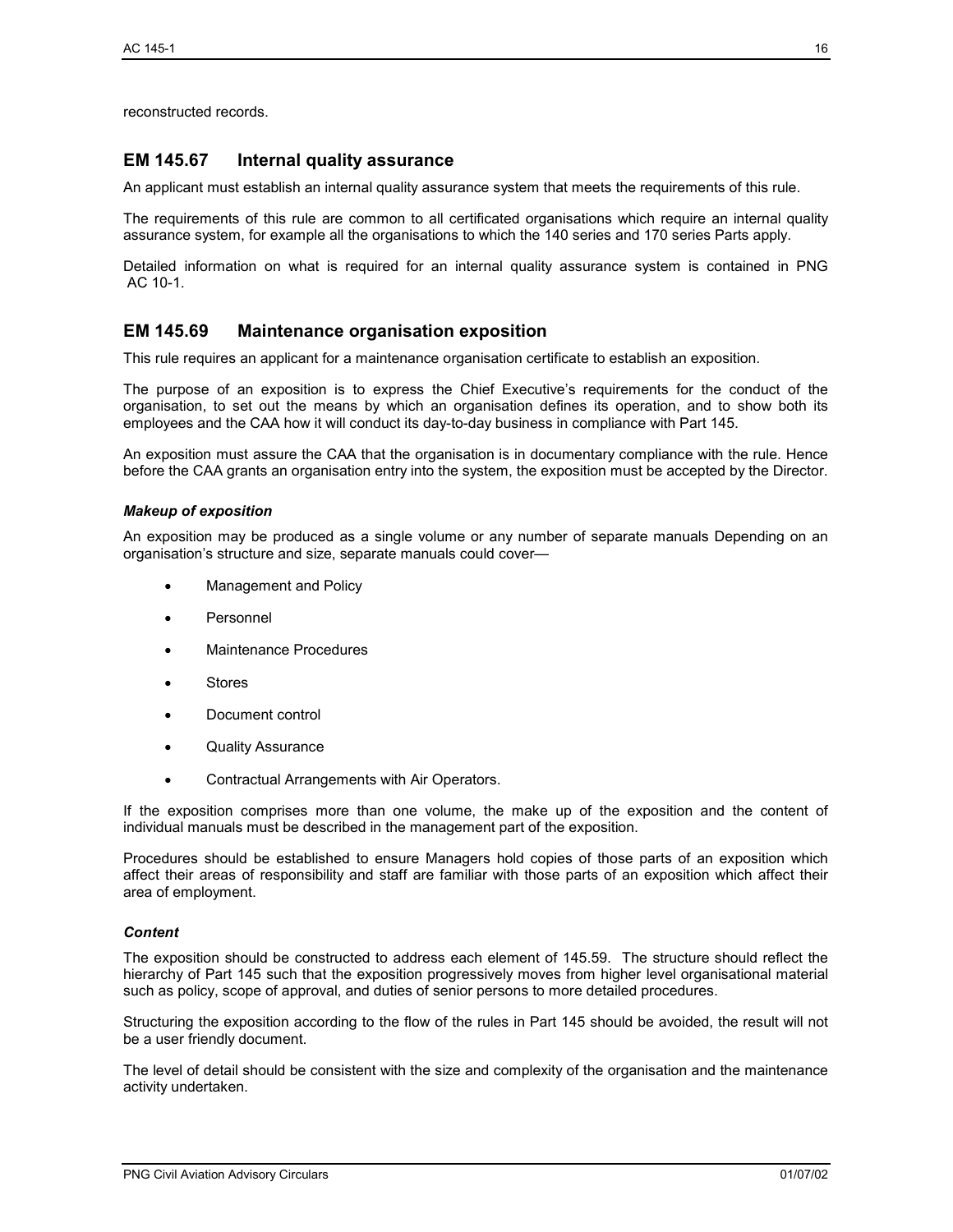#### *Exposition acceptance*

The acceptance of an organisation's exposition by the Director will be one step in the process of Part 145 approval. Unless an exposition is accepted by the Director, a Maintenance Organisation Certificate cannot be issued. Evidence of acceptance of the exposition is the issue of a Certificate, however the CAA will normally stamp the log of pages to signify that they have found the exposition acceptable at a particular status.

#### *Multiple certification*

When an organisation seeks certification under more than one Civil Aviation Rule Part each of which requires an exposition, it may be possible for some parts of the exposition to be common to each certificate. For instance, if the same management set-up is used for each certificate, the management and policy part of the exposition could be common. Equally all of the quality assurance procedures for one or more certificates could be placed in one manual.

Whatever format of exposition is chosen, it must be possible to clearly show how the requirements of each Part are satisfied. It is desirable that a compliance matrix is provided showing where compliance is shown in the exposition for each Part. This matrix should distinguish between those requirements which are common and those which are specific.

*Any difficulty in establishing compliance will require more investigation time to be expended, and can only result in delays and additional cost to an applicant.* 

# **Subpart C — Operating Requirements**

## **EM 145.101 Continued Compliance**

To ensure that all members of the organisation have access to the exposition, a certificated organisation is required to provide copies of its exposition at all places where work is normally carried out.

For continued compliance with the conditions of its Part 145 certificate, the organisation must comply with all the procedures detailed in the exposition and continue to meet the standards and conditions, which were required for initial certification.

The organisation must also comply with any reasonable requests from the Director to undergo audits and inspections. The Director is empowered by the Civil Aviation Act to make such requests.

The CAA operates a safety audit programme for all participants in the aviation system. For large organisations the safety audit programme will normally by agreed between the CAA and the organisation at the time of issue of the certificate. The programme will be reviewed each year to agree the following year's programme.

For smaller organisations the safety audit will be part of the total industry safety monitoring schedule and visits will be notified in advance. These arrangements will allow for forward planning by both the CAA and the certificated organisations.

Additionally, random checks of aircraft and documentation at aerodromes, flight lines, and maintenance bases will sample the industry's safety performance.

An organisation's policy and procedures will be accepted by the CAA during the entry process. These policies and procedures, documented in the organisation's exposition, will form the agreed performance standard for an organisation's safety audit programme. This safety audit programme will initially examine the certificate holder's internal quality assurance system. Any deficiency found at this level will result in a broader and deeper investigation until the causal factors of the deficiency are identified. The on-going frequency and depth of audit will depend directly on the performance of the organisation.

The CAA's level of confidence in an organisation will be raised when it is found to comply with its documented procedures. The CAA can then consider reducing the frequency and depth of the audit programme, with consequent financial savings for the organisation. Conversely where the level of confidence is low, due to non-compliance, the level of auditing and the consequent cost to an organisation may be expected to increase. Whenever it is discovered, through an audit or other reporting method, that an organisation is not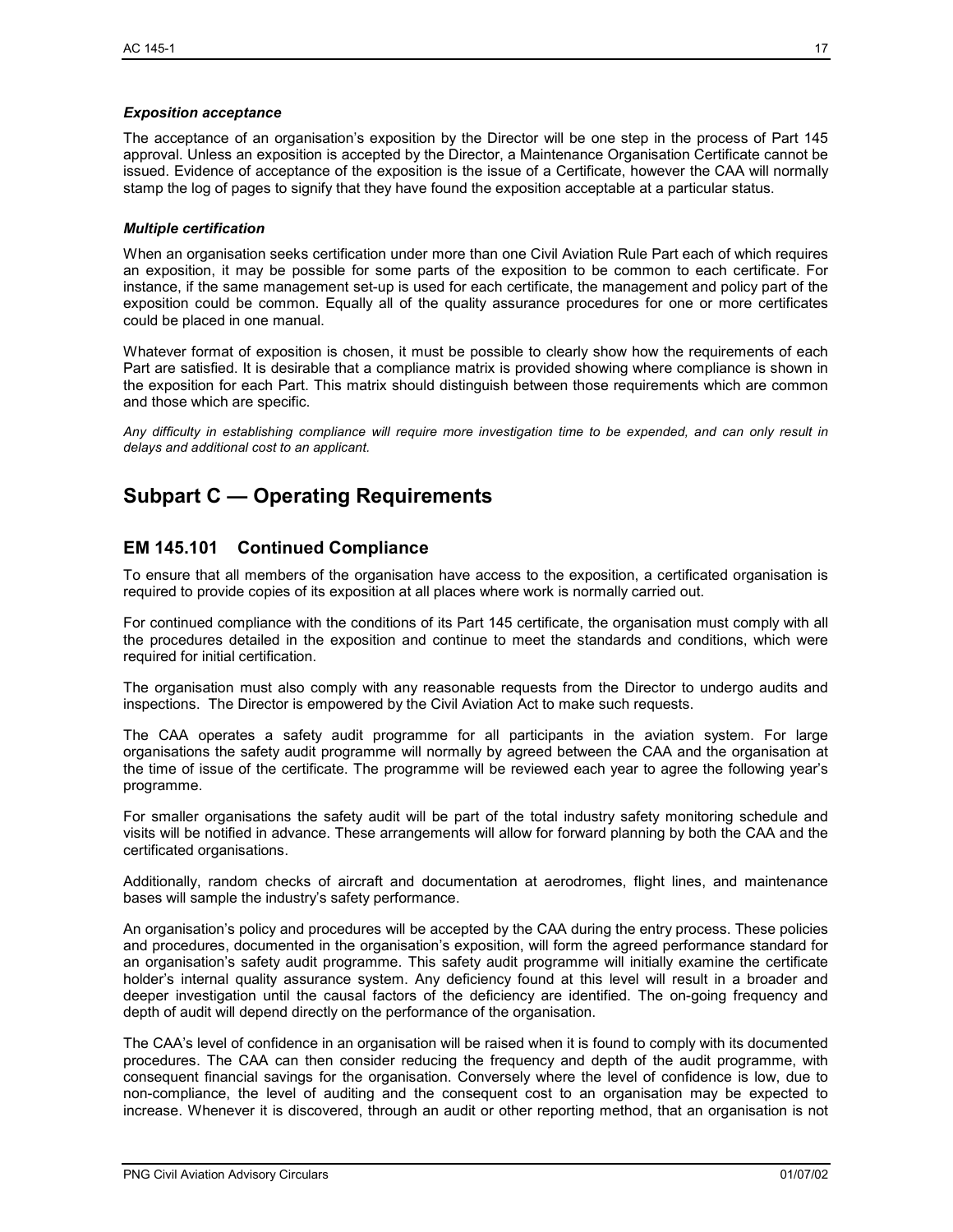conforming with its procedures, or complying with the Part 145 rules, the Director may suspend or revoke the certificate.

## **EM 145.103 Changes to certificate holder's organisation**

A certificated organisation must always ensure that its exposition continues to be an accurate description of its activities. When it makes changes to its personnel, structure, location, or documented procedures, it must ensure that the exposition is amended to take account of the changes. It must ensure that its exposition is amended promptly, and that an amendment service is provided to all exposition holders, including the CAA.

#### *Changes requiring prior approval*

An organisation must put in place procedures to ensure that, before any of the changes listed in rule 145.103(d) occur, prior acceptance of the CAA has been gained. The CAA may then prescribe conditions to be applied, either during the change-over period, or permanently, if it does not consider that the new conditions will achieve the same level of safety.

These transitional conditions allow an organisation to continue to operate while not fully meeting the conditions of its approval. It can then negotiate with the CAA the permanent changes which are needed. Without this dispensation the approval would be effectively invalidated as the company would no longer comply with its exposition and thus not comply with the other requirements of Part 145.

The CAA may, at any time, require the organisation to amend its exposition if it considers that this is necessary in the interests of safety.

To summarise—

- an organisation may make changes to its exposition to reflect changes in its operating procedures.; amendment of its exposition is accepted as notification to the authority; and
- certain designated changes require prior acceptance by the CAA; and
- the CAA may require the organisation to make changes to its exposition if such changes are considered necessary in the interests of safety.

A situation may occur where a certificated maintenance organisation is unable, through temporary loss of facilities, equipment or personnel, to maintain the conditions under which it was certificated. As long as the situation is temporary, and the organisation makes a commitment to the CAA not to carry out maintenance for which it no longer has the necessary resources, the CAA will not move to amend or revoke its certificate.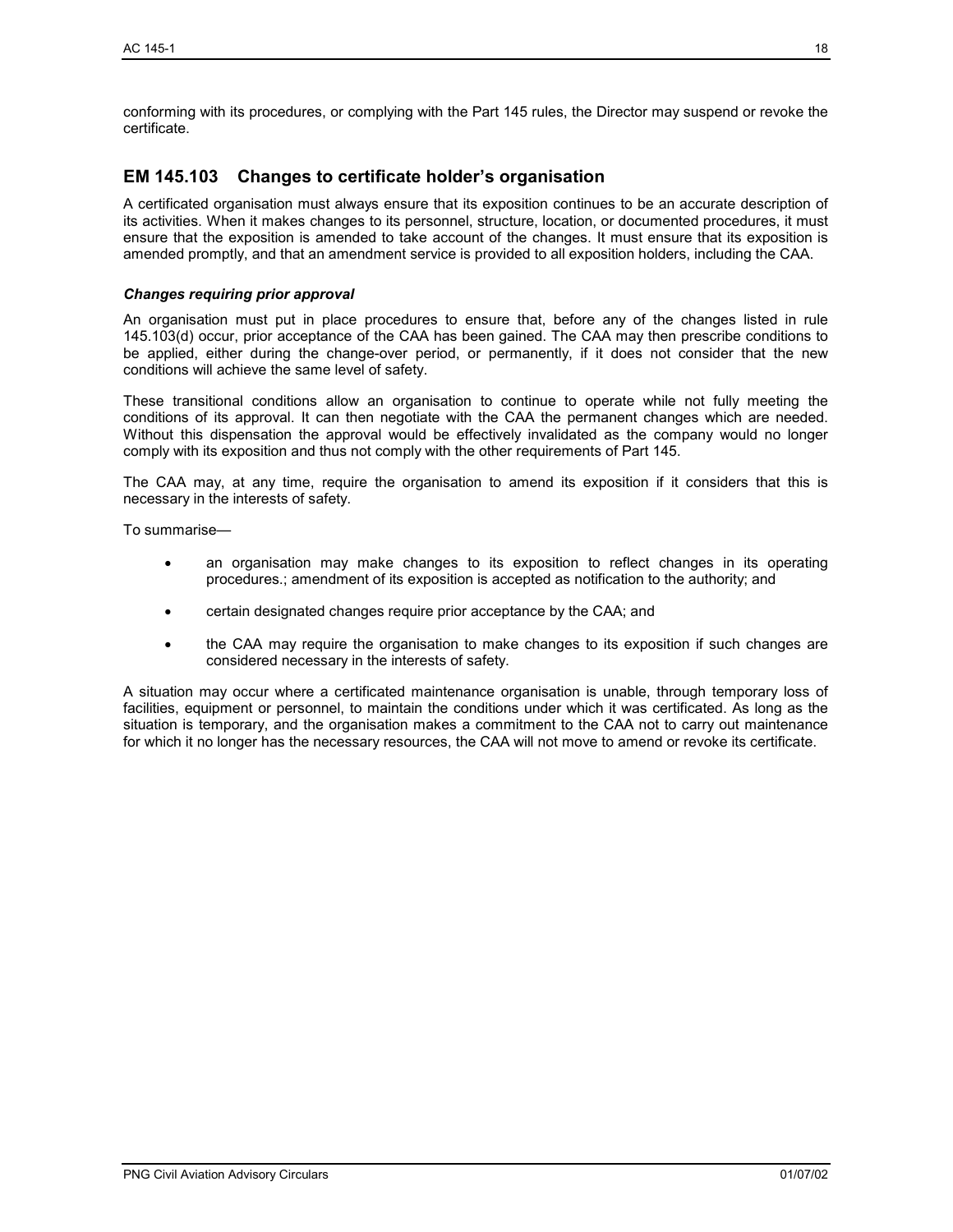## **Appendix A - Computerised Maintenance Records**

This Appendix gives guidance on the use of computer-based records in the recording of aircraft maintenance data. It provides information on the matters to be considered when writing procedures for the use and control of computer maintenance records. To maintain the integrity of maintenance records when computers are used to record some or all of the information, the following guidelines must be considered—

- To avoid data loss in the case of power interruptions the computer system must be protected by design features which can recover data lost by such power outages. The design features may be hardware – uninterruptable power supplies – or software, or may be part of the procedures for use
- Software procedures should be documented to make allowance for the effects of power surges and complete shutdowns. Some re-entry of data will be allowed in the recovery procedures
- The data contained within the system should be protected from unauthorised access by a security system which prevents access to the database software and the computer hardware or both. The software security system should record and report unauthorised access or attempts at access. Such recording would normally be software based, but it may be a procedural item for human users. The security system may be physical security where an individual PC is used which can be locked away
- Where available, the database should incorporate an audit trail which records all programme and data manipulation. Where an audit trail facility is not built-in the procedures should include instructions to maintain data integrity. Such instructions may be as extensive as rebuilding the database from real data from the last good back-up made
- Copies of all data records should be retained at a secure location for the period that similar records are required to be retained in a paper-based operation
- The process of entering data should be verifiable against the original record. Such verification could be as simple as the operator being able, and required, to validate the screen image, or as complex as independent quality control procedures. The verification procedures will be stricter for larger systems
- A system operation manual should be made available to all persons authorised to operate the system. The manual should nominate the person within the organisation who has responsibility for the management of the computer system. The manual should have a technical reference to the hardware and the software and detailed operating procedures, based on daily operations, for every keyboard operation or other input. The manual should detail and standardise all abbreviations and acronyms used. The organisation should restrict the use of abbreviations and acronyms to those published by the Air Transport Association of America (ATA)
- The system should include provision for the recording or storage of amendments to an acceptable aircraft maintenance programme. This historical record will, upon retrieval, provide a complete chronological history of the system of maintenance and recording. Failing that, a back-up of the operating system and the data is to be made and held for the required life of the associated recorded data
- A back-up disk or tape of the data should be produced, as a minimum, once every day that the system is operated. Those systems which record every keystroke may be able to justify a lesser back-up frequency. A back-up of the operating software should be held at a separate location. When changes to the operating system software are made, the old system back-up is to be kept for the life of the recorded data that was associated with that operating system
- The back-up tape or disk should be stored in a secure location remote from the system installation. Access to the back-up should be controlled. The recommended regimen for back-up of data is that a daily back-up is made of the data and held for 14 days. The back-up for each of the thirteen days can then be overwritten in order. The back-up for the fourteenth day is kept for at least 12 weeks before re-use
- Where the system includes periodic dumping of data, held on consolidated disks for storage, the system operations manual should include procedures which ensure that the system software is not corrupted
- Work cards produced by the system should—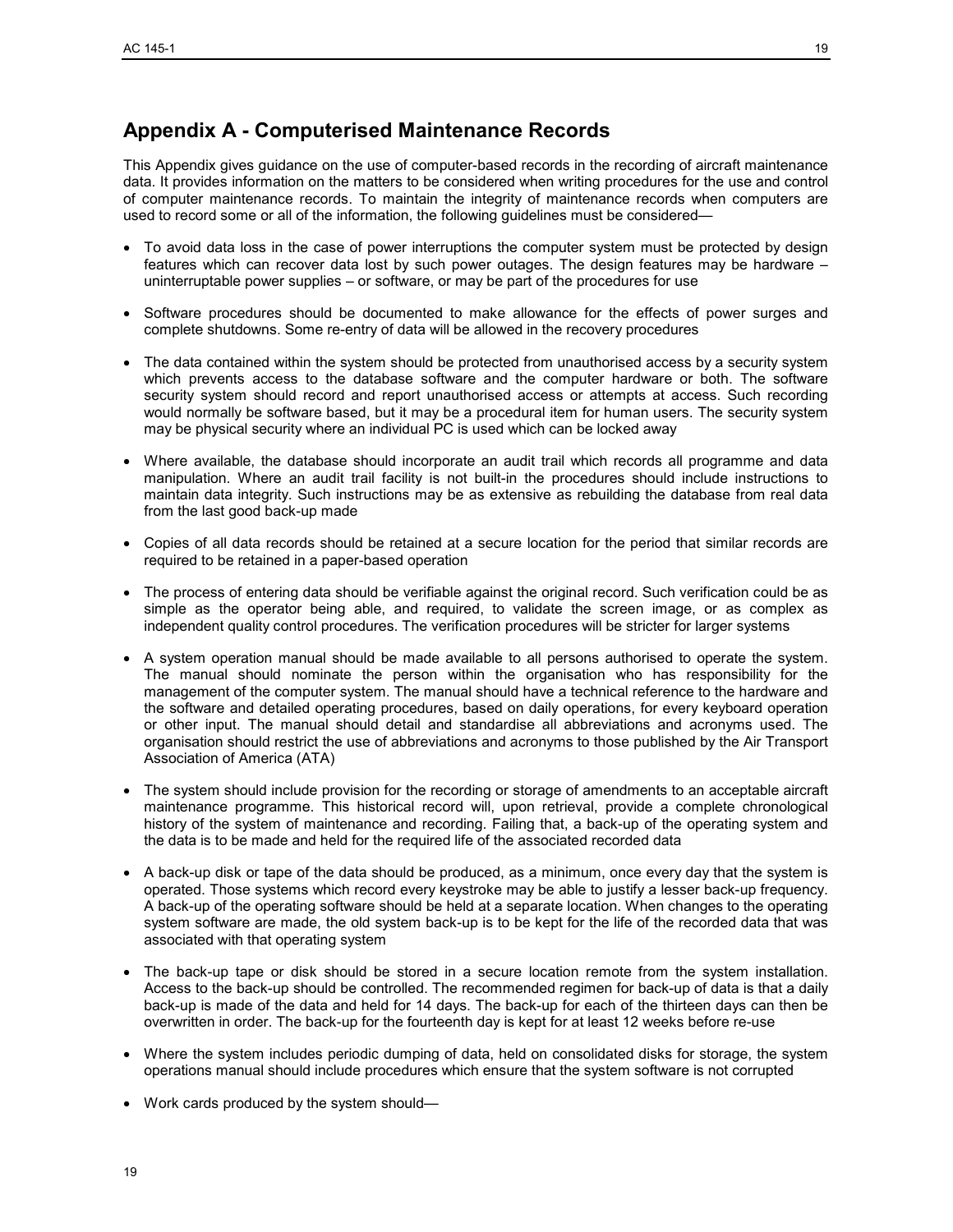- identify the level of authorisation required for certification purposes
- be identified and controlled individually and as asset up until the time that they are issued
- be controlled and accounted for by the end of the maintenance activity
- The normal testing period for a new computer system will depend on the complexity of the system. During the testing period the traditional hard copy documentation should be maintained concurrent with the computer system
- A register should be established containing a list of all—
	- problems
	- subsequent actions
	- solutions encountered during the life of the computer system. During the testing period the entries in the register should be used to evaluate the validity of the predetermined end of testing date

*FAA AC21-35 contains more information on computerised record systems.*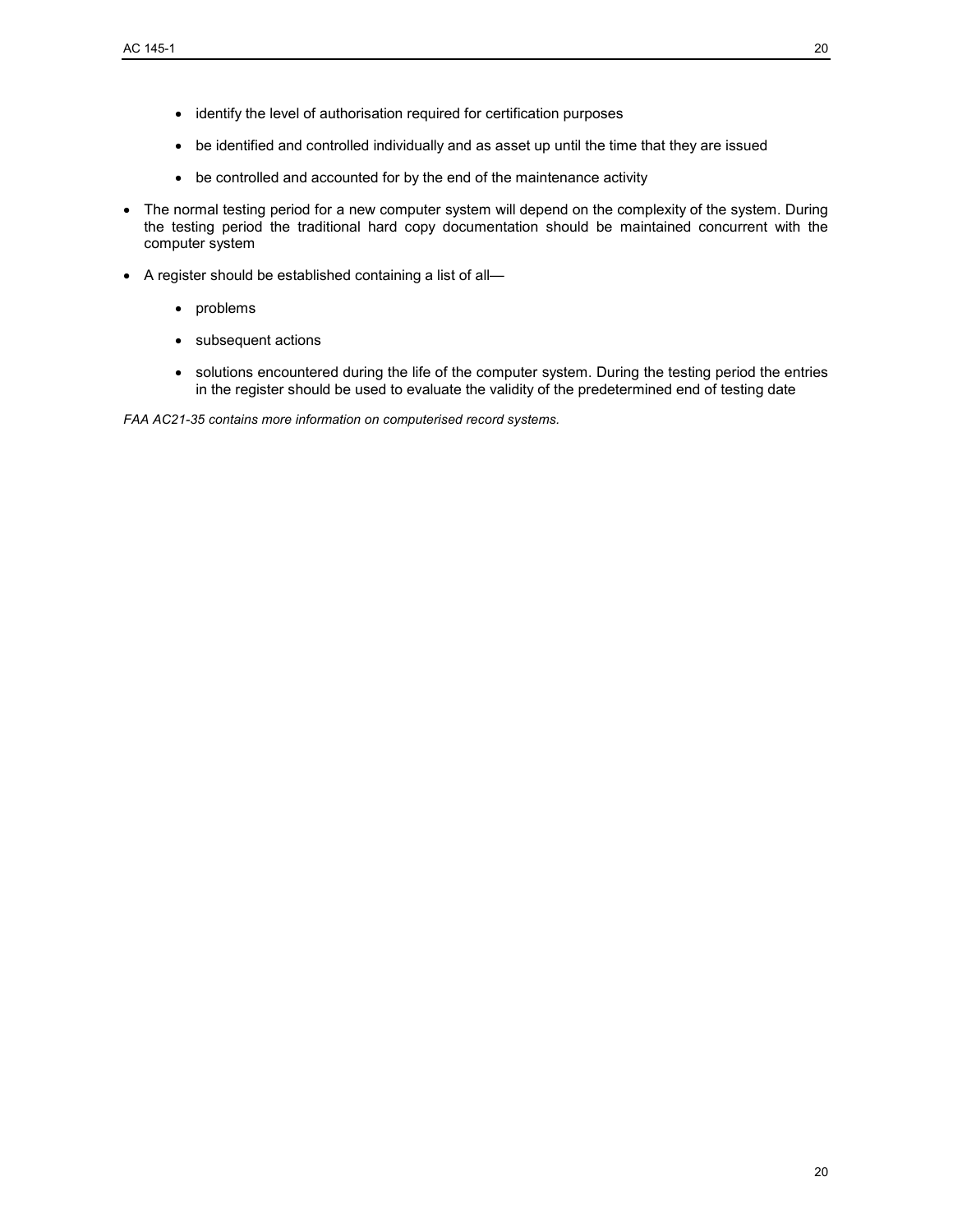# **Appendix B - Contracts With Air Operators**

#### *Introduction*

Appendix B details the procedures which should be followed when an air operator arranges with a maintenance organisation for that organisation to carry out some or all of its maintenance tasks. This information will be of use to maintenance organisations certificated under Part 145 and wishing to carry out contracted maintenance tasks for air operators.

#### *Responsibilities*

The aircraft operator is responsible for all aspects of the maintenance of the aircraft, including both planning and carrying out the maintenance. This includes responsibility for—

- properly planning all necessary maintenance
- providing adequate documentation, such as operator's maintenance manuals, aircraft maintenance, repair and parts manuals, maintenance schedules and associated recording documents, necessary, to ensure that the planned maintenance can be properly carried out and recorded
- providing aircraft reliability programmes, and control of development of maintenance schedules
- airworthiness occurrence control including reporting and control of defects
- complying with all applicable airworthiness directives
- assessing, and actioning as appropriate, all manufacturers' service bulletins or other service recommendations
- providing adequate and trained technical and other staff so that the maintenance can be properly carried out
- providing adequate accommodation, equipment, tools, and facilities so that the planned maintenance can be properly carried out
- providing, accepting, and storing aircraft spares
- making the aircraft available to the persons who are to perform the maintenance whenever maintenance is due and giving adequate technical direction for all work to be carried out
- carrying out necessary servicing of aircraft and aircraft components
- completing all required flight records and logbooks and actioning any entries which require such action
- maintaining all aircraft documents such as aircraft flight manuals and associated minimum equipment lists at the current status

*The operator may choose to contract other persons or organisations to carry out any or all of the above tasks. However, contracted arrangements for accomplishing these tasks do not absolve the operator from the final responsibility for ensuring the safe operation and continuing airworthiness of the aircraft.* 

#### *General conditions*

When establishing a contract between an air operator and a maintenance organisation to carry out any of the above listed tasks the following general conditions should be considered—

- The air operator will be responsible for satisfying the CAA that the maintenance organisation is able to satisfy the terms of the contract
- A formal agreement should be established between the two parties in accordance with this advisory circular defining which functions are to be contracted. This agreement should form a part of the exposition of each party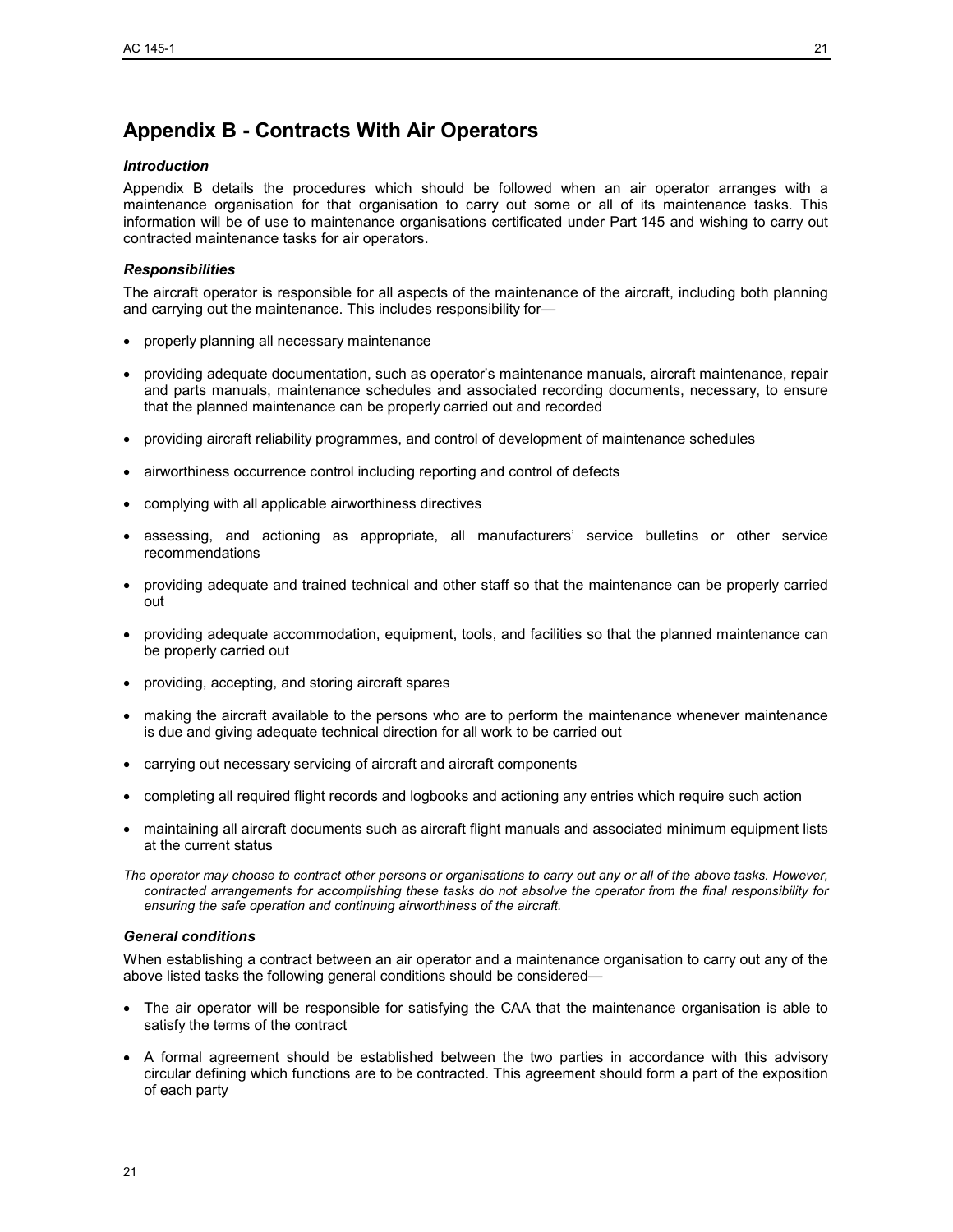- The operator must nominate a senior person from within the company to liaise with the contracting organisation on contract matters
- The Operator's internal quality system should have responsibility for auditing the performance of the contract organisation in respect of the contracted tasks
- An arrangement by which more than one maintenance organisation is nominated by an operator in respect of a particular aircraft type will not normally be acceptable to the CAA, other than for tasks carried out at route stations
- In its assessment of the arrangements made by the Operator for the sub-contract of any of the listed tasks, the CAA may require to examine all technical agreements between the parties. The contract should form a part of the exposition of each organisation
- Any proposal to significantly change the contract or technical agreements requires the prior acceptance of the CAA and should be notified as soon as practicable. This could be, for example, an intention to change to another maintenance organisation, or a significant organisational, procedural or technical change to an agreement. Delayed notification may result in the changes not being processed in time for the intended date of change

#### *Contracting to a foreign organisation*

Where an air operator wishes to contract all or part of its maintenance tasks to a foreign maintenance organisation not holding Part 145 certification, the following items should be considered—

• A formal agreement should be established between the two parties, in accordance with this advisory circular, defining which tasks are to be contracted

*Where the arrangements provide only for rectification of defects at route stations, a formal maintenance agreement need not be established.*

- The maintenance organisation which is to be used should be acceptable, for the tasks to be contracted, by the Responsible Authority of an ICAO Contracting State
- The national airworthiness standard, under which the maintenance organisation has been accepted, must be known by the CAA to be comparable with that existing in PNG
- The arrangements should provide for the CAA to inspect the facilities at any of the nominated locations if it makes a request to do so
- Details of the proposed maintenance arrangements should be forwarded to the CAA for acceptance. The operator's exposition should be amended to include this information
- The method of certifying individual maintenance tasks and the responsibilities of nominated signatories must provide equivalence to PNG certification requirements. The signatories should be persons employed by the foreign maintenance organisation
- All work must be completed and certified in accordance with the PNG air operator's exposition
- All necessary maintenance manuals or equivalent technical literature should be provided

#### *Detailed content of the maintenance agreement*

The formal written agreement should consider the following items, as appropriate for the particular arrangement—

- Organisational Structure The general divisions of responsibility between the two parties for the overall support of the aircraft, compliance with statutory regulations and other relevant requirements
- Co-ordination between the two parties Contact points for the interchange of airworthiness matters
- Responsibilities for any secondary authorisations and sub-contracted tasks such as NDT, aircraft weighing or painting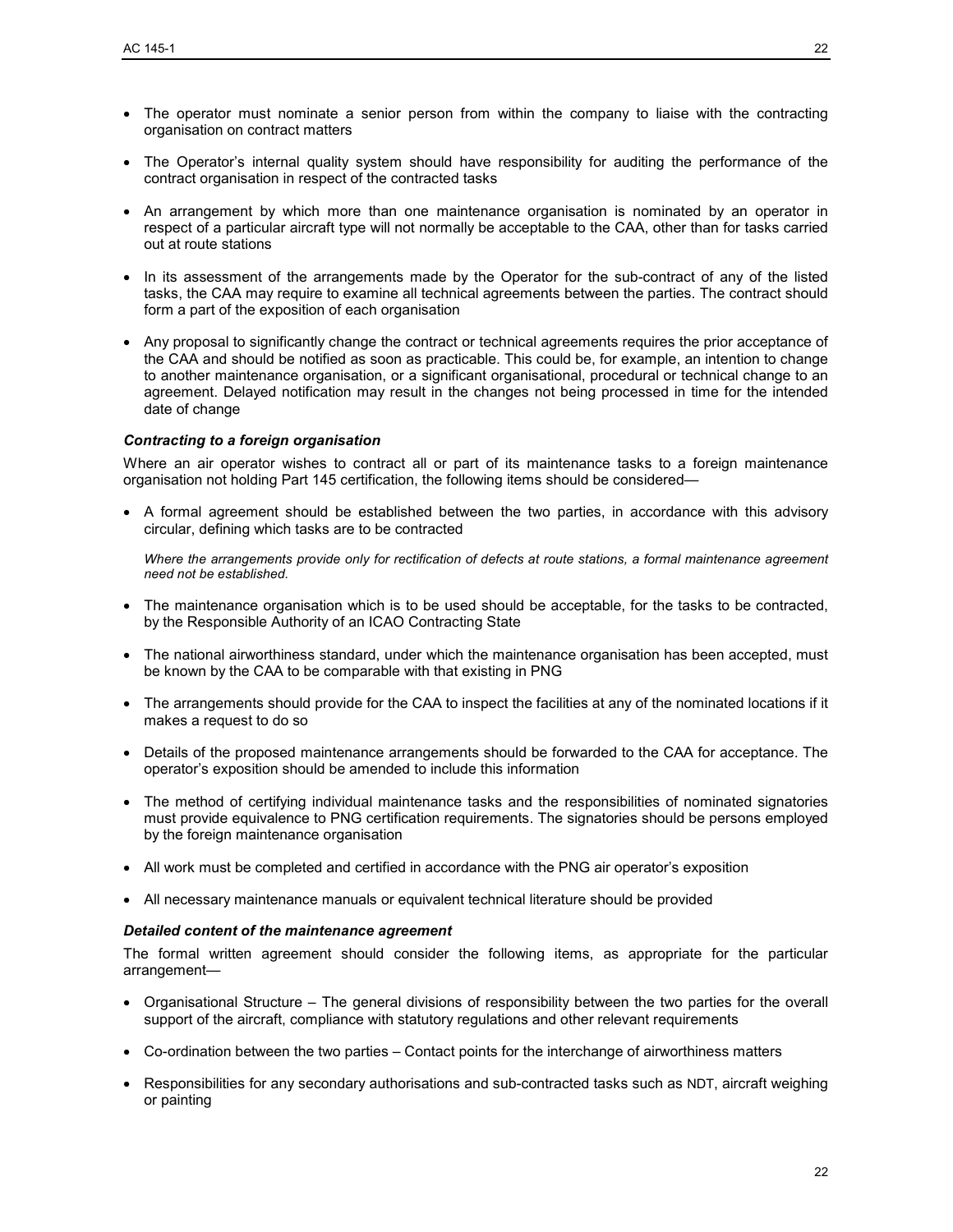- Provision of adequate numbers of suitably trained and qualified engineering personnel
- Planning of maintenance manpower allocation and control
- Procedures for developing and carrying out reviews and amendments to the maintenance schedule. Arrangements for authorising schedule variations
- Preparation of documentation needed to implement schedule requirements
- Procedures for the assessment and incorporation of Service Bulletins, modifications and manufacturers technical programmes
- Management and operation of reliability programmes
- Provision of covered accommodation for aircraft undergoing maintenance
- Provision of tools and equipment for scheduled and unscheduled tasks
- Component and material control The provision of spares, their source, acceptance and storage. Particular attention must be paid to the provision of replacement parts and components for defect rectification
- Control, distribution and amendment of technical manuals, publications and drawings
- Compilation and control of technical records, compliance with Airworthiness Directives, component life control, and completion of logbooks
- Defect control and management Control of deferred and repetitive defects
- Arrangements for line station support and the rectification of defects away from base
- Provision of Engineering Instructions, management and technical
- Airworthiness occurrence control and reporting
- Responsibilities for quality assurance, definition of the quality assurance programme. Responsibilities of both parties for effective follow-up of QA reports
- Operators name and Air Operator Certificate number. Name and CAA certificate number, if any, of the sub-contracting organisation
- Title and reference number of the Exposition or Engineering Manual in which the sub-contracting arrangements are described

*Written agreements should clearly defined what responsibility for action is allowed to the maintenance organisation without prior consultation, and what tasks require operator agreement.*

*Whenever an aircraft is presented for scheduled or unscheduled maintenance, it is essential that a precise indication is given of the inspections required. All known defects must be documented, together with any additional work required – after consultation with the maintenance organisation as necessary.*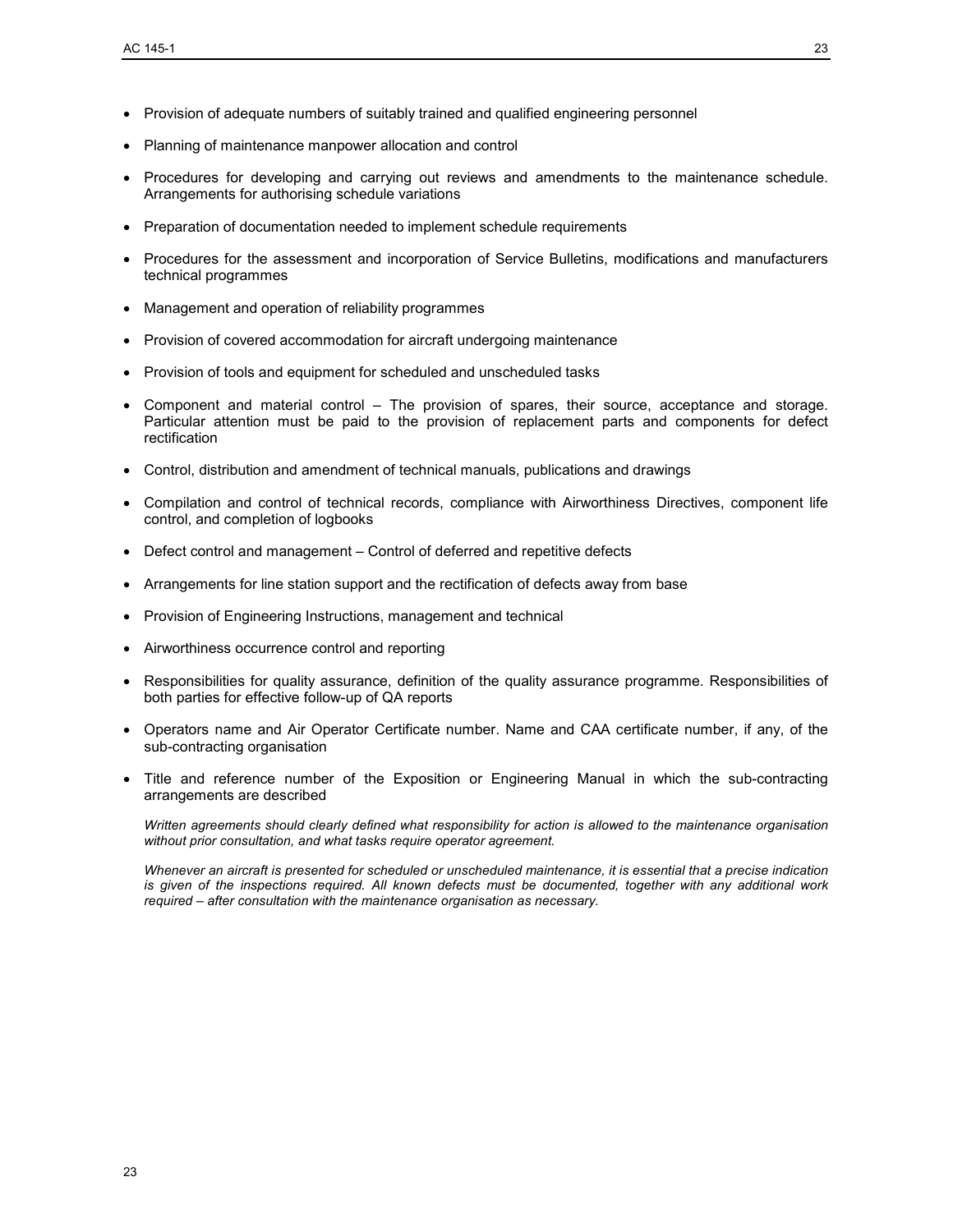# **Appendix C - Maintenance Organisation Subcontracting**

#### *Introduction*

Appendix C gives an acceptable means of complying with the requirements of Part 145 when work is carried out for the Part 145 organisation by a sub-contracting organisation or person not certificated in accordance with Part 145. This work is considered to be an extension of the work carried out by the Part 145 organisation and under the control of its quality management system. The responsibility for providing the necessary documentation for all maintenance carried out and authorisation of staff certifying that maintenance rests with the contracting Part 145 organisation.

#### *General conditions*

The following general conditions apply for sub-contracted maintenance—

- When maintenance is carried out under the sub-contract control system the Part 145 certificate has been temporarily extended to include the sub-contractor for the duration of that maintenance. Those parts of the sub-contractor's facilities, personnel, and procedures, involved with a certificated Part 145 maintenance organisation's products must meet Part 145 requirements for that time
- Any maintenance organisation certificated to Part 145 may sub-contract maintenance to a non-certificated organisation provided that there is provision in its exposition for such sub-contracting
- A Part 145 maintenance organisation does not need to have its own facilities to carry out all maintenance that it wishes to sub-contract. It does need to have its own expertise to decide that the sub-contractor meets the necessary standards and that any maintenance is carried out to the acceptable maintenance instructions
- A Part 145 maintenance organisation may find it necessary to include in its documentation several specialist sub-contractors to enable it to be acceptable to maintain a particular product. To approve such a sub-contract the Director will need to be convinced that the Part 145 maintenance organisation has the necessary expertise and procedures to control such sub-contractors

*Examples could be specialist welding, specialised plating, painting or non-destructive testing.*

- A Part 145 maintenance organisation is responsible for all maintenance carried out by its sub-contractors. Where a Part 145 organisation fails to control a sub-contractor it may put at risk part or all of its own Part 145 certification
- The extent of sub-contracting is only limited by the expertise and procedures of the Part 145 maintenance organisation
- Approval to sub-contract is shown by the Director accepting the exposition containing a specific section on the control of sub-contractors and a list of the sub-contractors

#### *Procedures*

Where procedures for the control of sub-contractors are being created, the following items should be considered—

• A pre-assessment procedure under which the certified organisations' sub-contract control section should visit a prospective sub-contractor

*This visit will determine whether those parts of the sub-contractor that it wishes to use meet the requirements of Part 145 before any maintenance is placed with the sub-contractor.*

- A procedure to ensure the upgrade of the relevant parts of the sub-contractor to meet the intent of Part 145, if the contractor does not meet the requirements
- An assessment of the extent that the Part 145 maintenance will use the sub-contractor's facilities

*Usually the Part 145 certificated maintenance organisation will require its own paperwork, maintenance instructions, material and spare parts to be used. It may permit the use of tools, equipment and personnel from the sub-contractor as long as such tools, equipment and personnel meet the requirement of Part 145.*